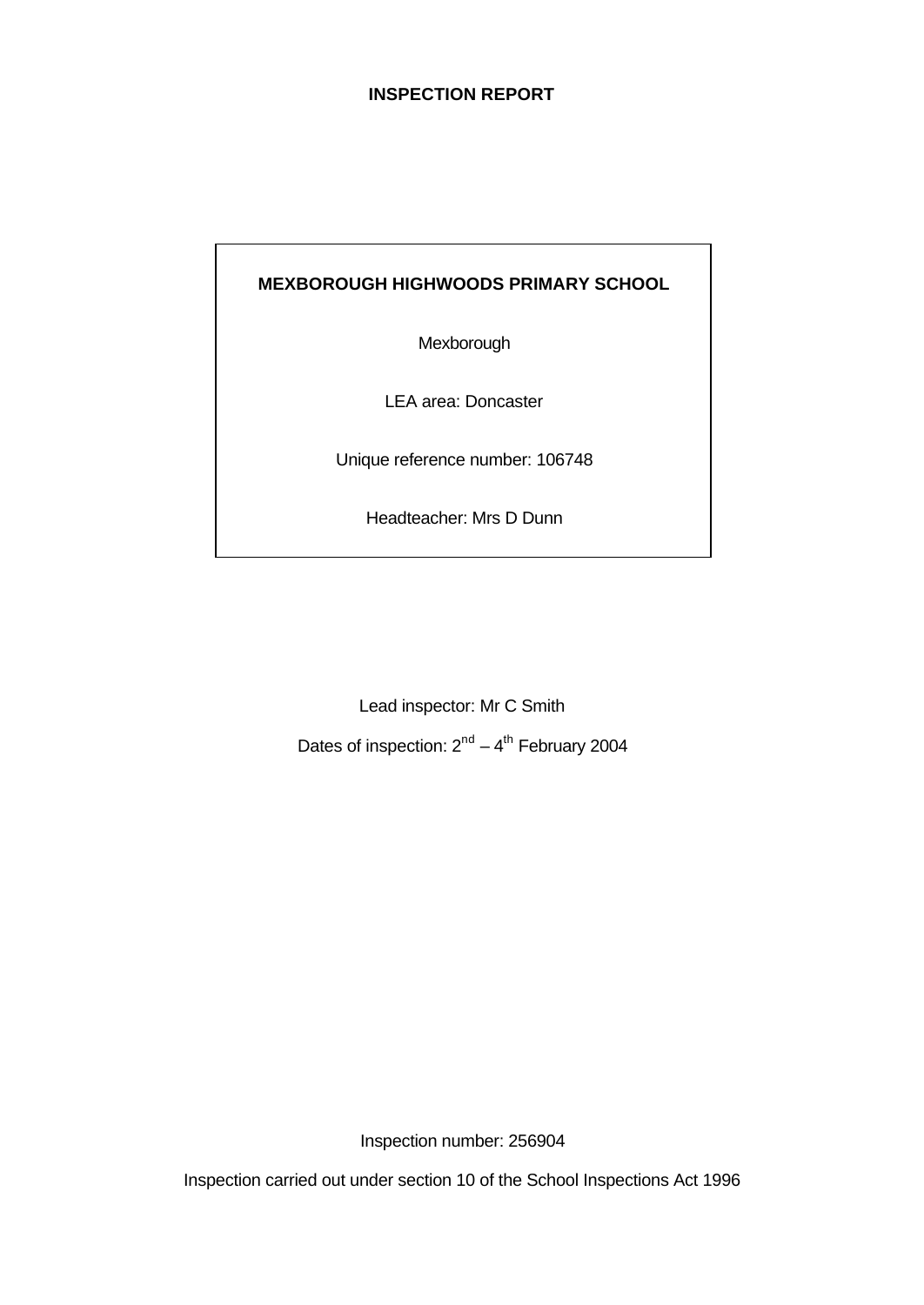#### © Crown copyright 2004

This report may be reproduced in whole or in part for non-commercial educational purposes, provided that all extracts quoted are reproduced verbatim without adaptation and on condition that the source and date thereof are stated.

Further copies of this report are obtainable from the school. Under the School Inspections Act 1996, the school must provide a copy of this report and/or its summary free of charge to certain categories of people. A charge not exceeding the full cost of reproduction may be made for any other copies supplied.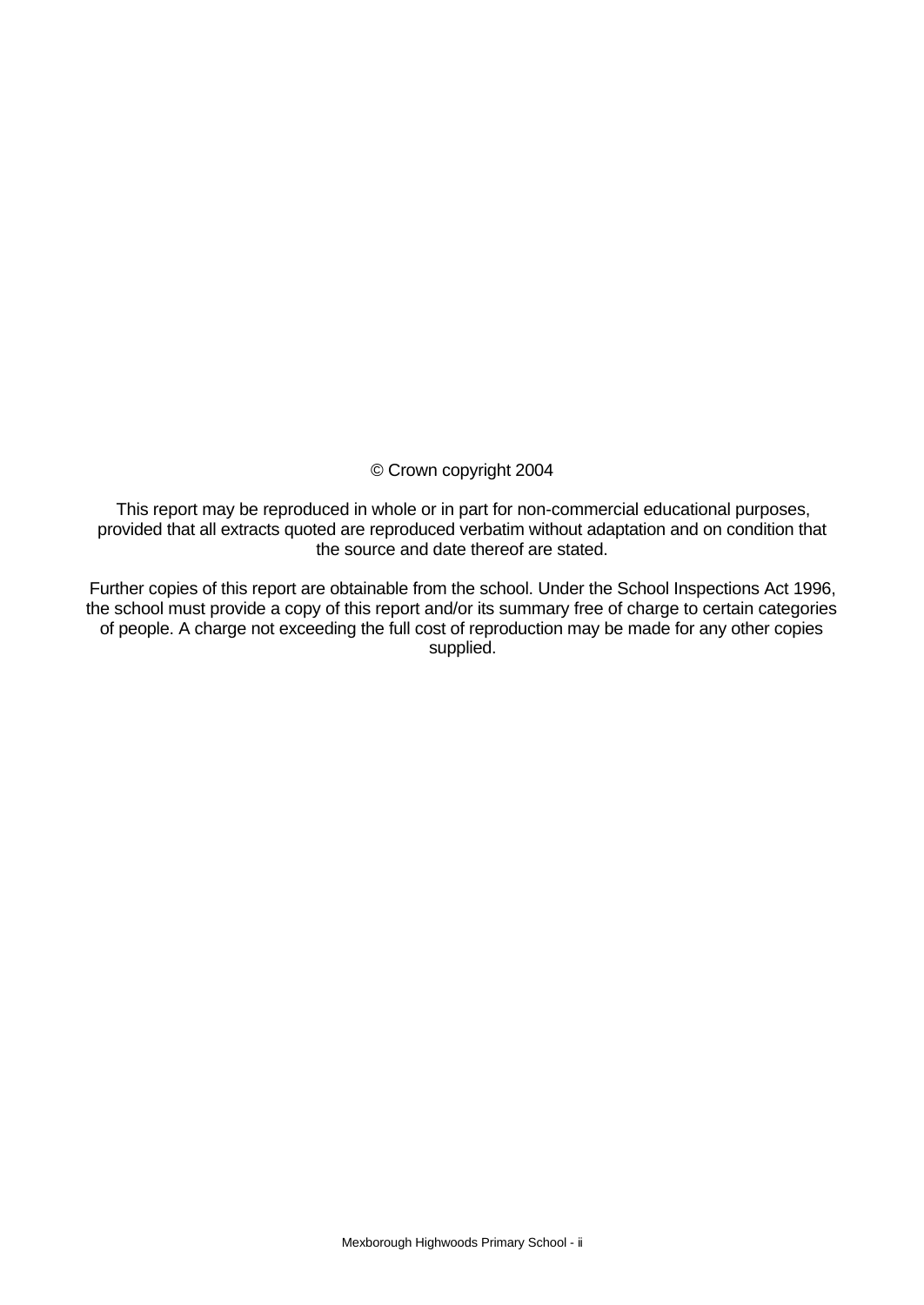# **INFORMATION ABOUT THE SCHOOL**

| Type of school:                                       | Primary                                         |
|-------------------------------------------------------|-------------------------------------------------|
| School category:                                      | Community                                       |
| Age range of pupils:                                  | 4 to 11 years                                   |
| Gender of pupils:                                     | <b>Mixed</b>                                    |
| Number on roll:                                       | 170                                             |
| School address:                                       | Highwoods Road<br>Mexborough<br>South Yorkshire |
| Postcode:                                             | S64 9ES                                         |
| Telephone number:                                     | 01709 583273                                    |
| Fax number:                                           | 01709 584757                                    |
| Appropriate authority:<br>Name of chair of governors: | The Governing Body<br>Mr P Gleadhall            |
| Date of previous inspection:                          | <b>July 1998</b>                                |

# **CHARACTERISTICS OF THE SCHOOL**

Mexborough Highwoods is an average sized primary school catering for 170 pupils (88 boys and 82 girls) aged 4 to 11 years. The school takes children from a mixed community, but the vast majority live on the large council estate nearby. Forty-eight per cent of the children are eligible for free school meals, which is well above average. Forty-five children (27 per cent) have special educational needs, of which 5 per cent have statements. These figures are significantly higher than average. Pupils' special needs are largely related to learning difficulties and a very small number experience emotional and physical difficulties. Most children are white and English speaking. However, the school also caters for a small number of children with mixed backgrounds, and six children from Zimbabwe, four of whom speak English as an additional language. There has been a fall in pupil numbers but the Early Years Unit, recently provided within the school, is already beginning to reverse the trends. The movement of families in and out of the area is three times greater than usual. The school has achieved 'Investors in People' status and gained an achievement award for improved results. There have been extensive changes in staffing over the past fifteen months, including the posts of headteacher, deputy headteacher and four class teachers. Children enter the school with a wide range of levels of attainment but for the majority this is well below the level expected for their age.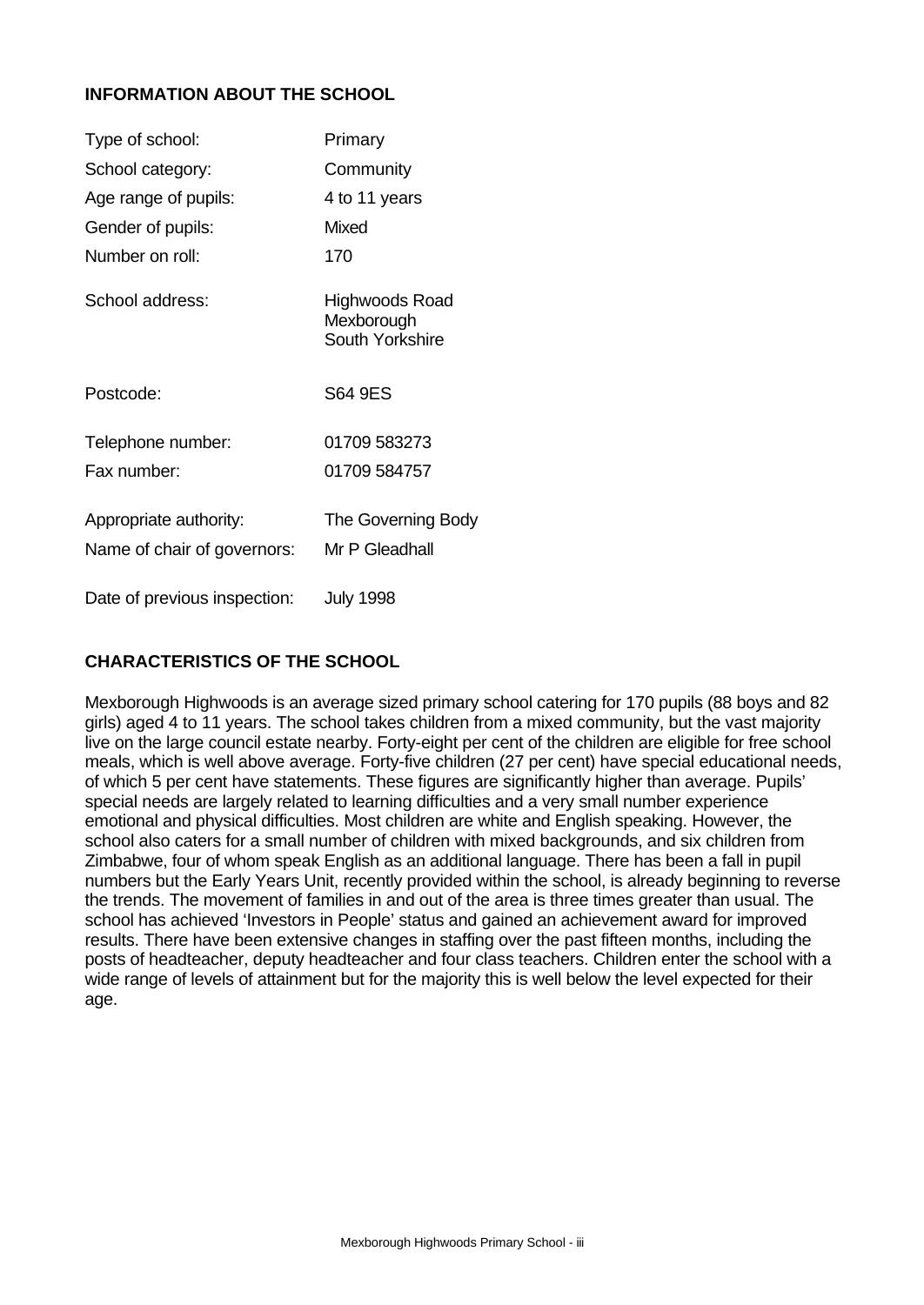# **INFORMATION ABOUT THE INSPECTION TEAM**

|       | Members of the inspection team | <b>Subject responsibilities</b> |                                             |
|-------|--------------------------------|---------------------------------|---------------------------------------------|
| 25211 | <b>Colin Smith</b>             | Lead inspector                  | <b>Mathematics</b>                          |
|       |                                |                                 | Science                                     |
|       |                                |                                 | Design and technology                       |
|       |                                |                                 | <b>Music</b>                                |
|       |                                |                                 | Physical education                          |
| 9952  | <b>Lillian Brock</b>           | Lay inspector                   |                                             |
| 17685 | Linda Spooner                  | Team inspector                  | The Foundation Stage                        |
|       |                                |                                 | Information and communication<br>technology |
|       |                                |                                 | History                                     |
|       |                                |                                 | Geography                                   |
|       |                                |                                 | Special educational needs                   |
|       |                                |                                 | English as an additional language           |
| 23887 | <b>Peter Nettleship</b>        | Team inspector                  | English                                     |
|       |                                |                                 | Religious education                         |
|       |                                |                                 | Art and design                              |

The inspection contractor was:

CfBT incorporating Primary Associates Suite 13 West Lancs Technology Management Centre Moss Lane View **Skelmersdale Lancashire** WN8 9TN

Any concerns or complaints about the inspection or the report should be made initially to the inspection contractor. The procedures are set out in the leaflet *'Complaining about Ofsted Inspections'*, which is available from Ofsted Publications Centre (telephone 07002 637833) or Ofsted's website (www.oftsed.gov.uk).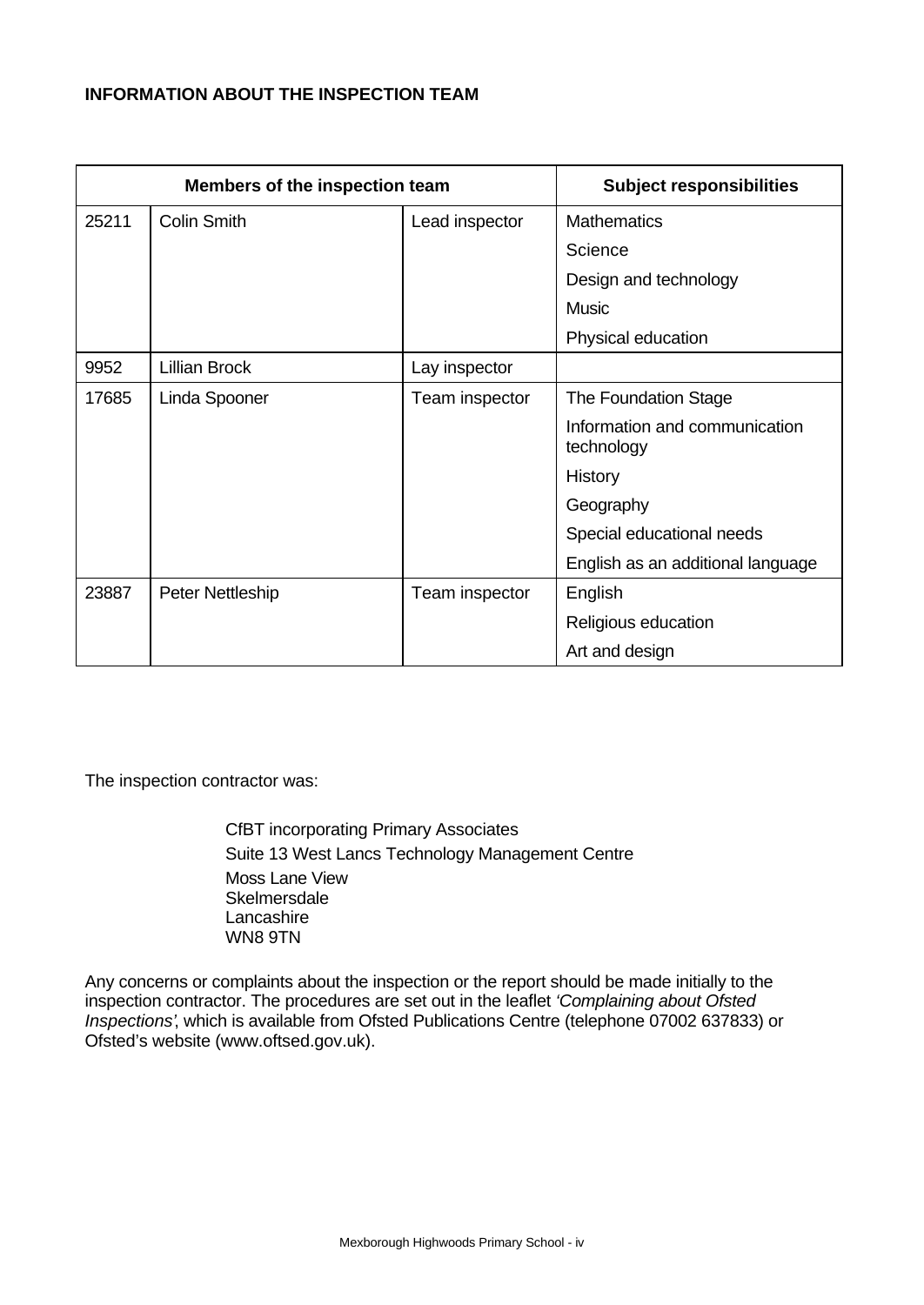# **REPORT CONTENTS**

|                                                                                                                                    | Page |
|------------------------------------------------------------------------------------------------------------------------------------|------|
| <b>PART A: SUMMARY OF THE REPORT</b>                                                                                               | 1    |
| <b>PART B: COMMENTARY ON THE MAIN INSPECTION FINDINGS</b>                                                                          |      |
|                                                                                                                                    |      |
| <b>STANDARDS ACHIEVED BY PUPILS</b>                                                                                                | 3    |
| Standards achieved in areas of learning, subjects and courses                                                                      |      |
| Pupils' attitudes, values and other personal qualities                                                                             |      |
| <b>QUALITY OF EDUCATION PROVIDED BY THE SCHOOL</b>                                                                                 | 6    |
| Teaching and learning<br>The curriculum<br>Care, guidance and support<br>Partnership with parents, other schools and the community |      |
| <b>LEADERSHIP AND MANAGEMENT</b>                                                                                                   | 10   |
| <b>PART C: THE QUALITY OF EDUCATION IN AREAS OF LEARNING AND</b><br><b>SUBJECTS</b>                                                | 12   |
| <b>AREAS OF LEARNING IN THE FOUNDATION STAGE</b>                                                                                   |      |
| <b>SUBJECTS IN KEY STAGES 1 AND 2</b>                                                                                              |      |
| <b>PART D: SUMMARY OF THE MAIN INSPECTION JUDGEMENTS</b>                                                                           | 23   |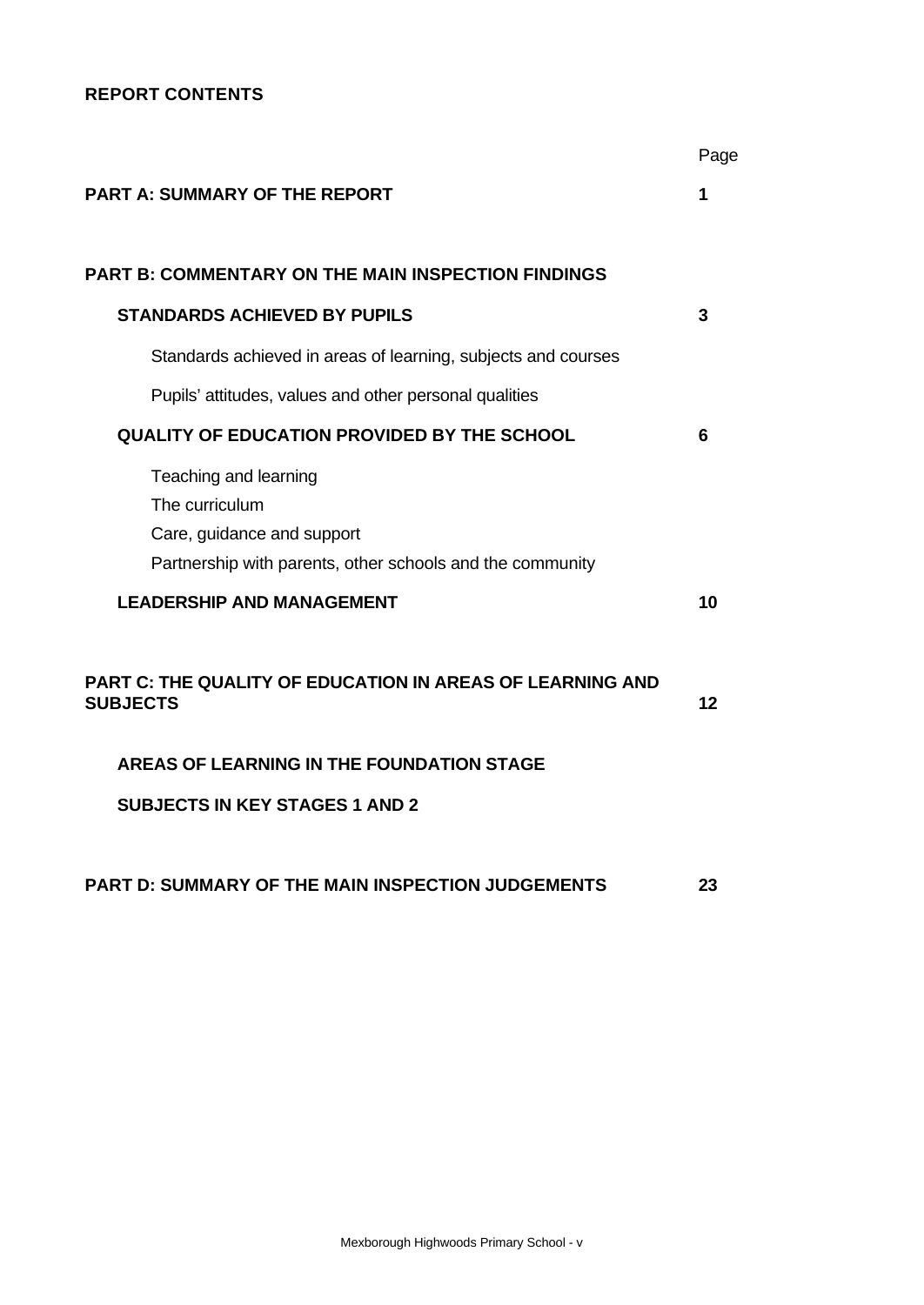# **PART A: SUMMARY OF THE REPORT**

# **OVERALL EVALUATION**

**The school is fairly effective and provides sound value for money.** The new headteacher's good leadership has already had a positive impact on staff, pupils and parents. Teaching is satisfactory overall. Pupils are keen to learn, behave well and achieve steadily. Management is satisfactory and good administration ensures that the school operates efficiently.

The school's main strengths and weaknesses are:

- ß Particularly effective teaching in reception, Year 1 and Year 4 enables children to achieve well;
- ß Pupils achieve well in mathematics, information and communication technology (ICT) and in aspects of art and design, physical education and citizenship;
- The most and least able pupils could sometimes achieve more in some classes in English, mathematics, science and religious education if the work they were given more closely matched their learning needs.

Good improvements have been made since the last inspection. Overall, standards have risen well in English, mathematics and science in infant and junior classes, largely because of more effective teaching and the setting of targets to help pupils to improve. Pupils' behaviour in and around the school is better, although attendance is still not good enough.

| <b>Results in National</b><br>Curriculum tests at the end |      | Similar schools |      |      |
|-----------------------------------------------------------|------|-----------------|------|------|
| of Year 6, compared with:                                 | 2001 | 2002            | 2003 | 2003 |
| English                                                   |      |                 | F*   |      |
| <b>Mathematics</b>                                        |      |                 |      |      |
| Science                                                   |      |                 |      | R    |

# **STANDARDS ACHIEVED**

*Key: A – well above average; B – above average; C – average; D – below average; E – well below average Similar schools are those whose pupils attained similarly at the end of Year 2.*

**Pupils achieve steadily overall.** When children enter school, their attainment is mostly well below the levels expected for their age. With the new reception teacher, they get off to a flying start. Although their attainment in still lower than expected in most areas of learning (and much lower in language and their knowledge of the world) they are achieving very well and catching up. Infant pupils achieve steadily. Although standards are well below average in reading, writing and mathematics by the end of Year 2, they are equal to those in similar schools. Pupils continue to achieve steadily overall, in the junior classes. Trends had been improving significantly. However, during a period of staffing changes in 2003, results in English fell to the lowest 5 per cent nationally. Junior pupils are currently achieving well in mathematics, ICT and in aspects of other subjects, however, the most and the least able pupils do not fulfil their potential in English, science or religious education when the work they receive is not always well matched to their different learning needs. However, pupils with special educational needs benefit from good levels of adult support, which enables them to make satisfactory progress. Pupils with English as an additional language are also well supervised. They work hard and make good progress.

**Pupils' personal qualities, including their spiritual and cultural development, are satisfactory overall and good in the moral and social aspects.** Pupils develop good attitudes to learning, behave well and take full advantage of the many opportunities to accept responsibility and gain independence.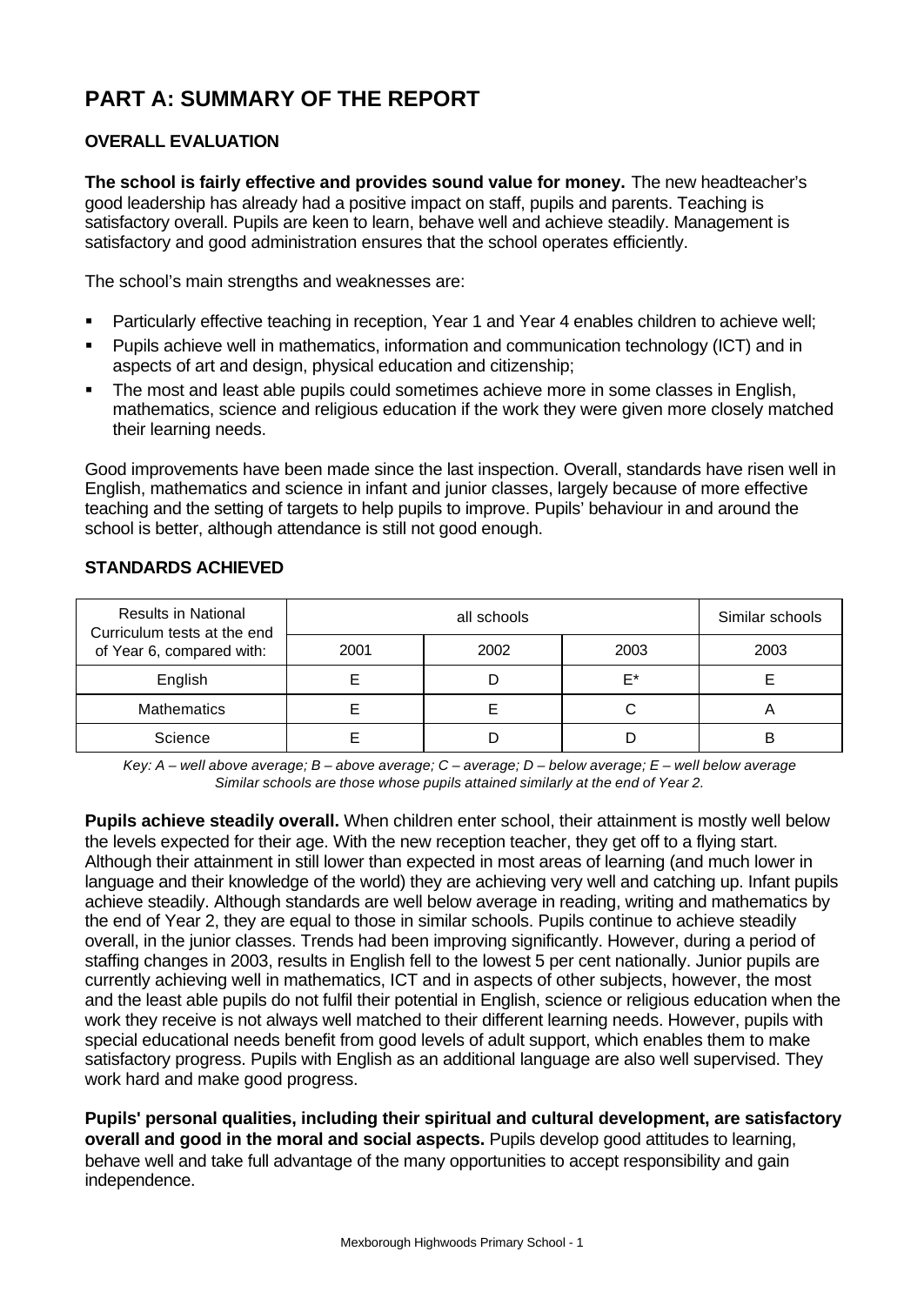# **QUALITY OF EDUCATION**

#### **The quality of education provided is sound and teaching and learning is satisfactory.**

Reception children are learning rapidly in response to very effective teaching. Teaching is strong in Years 1 and 4, where the more experienced teachers use imaginative methods and set high levels of challenge to move pupils' learning on at a good rate. Other classes are taken by relatively inexperienced teachers. They manage pupils well and orgnanise their lessons conscientiously, but are not always successful in providing work at exactly the right level for all pupils. In particular, the most and least able pupils sometimes find the tasks too easy or too difficult and their learning suffers. These aspects of teaching are improving under the watchful eye of the new headteacher.

Staff take good care of the pupils and guide them well in their personal development and targets are now being set to help them to know how they can improve. The school has forged good links with the community and neighbouring schools. A sound partnership exists with parents and the school's efforts to reach out and involve more parents are gradually paying dividends.

#### **LEADERSHIP AND MANAGEMENT**

**Leadership and management are sound.** The headteacher has made a good start. Her vision, energy and enthusiasm are already evident in the way she has brought together new and former teachers, support staff and governors to form an effective team. Governors know the school well, are very involved in future planning and provide strong support. The headteacher recognises that subject leaders must play a more prominent role in checking the quality of teaching and learning in their subjects before they can have a strong influence on standards. Coherent plans are in hand to achieve this.

#### **PARENTS' AND PUPILS' VIEWS OF THE SCHOOL**

Parents have positive views of the school. They appreciate the changes brought in by the headteacher, in particular the way they are welcomed into school, and the more effective handling of any incidents of bullying. Pupils like the school and enjoy the new opportunities to express their ideas.

#### **IMPROVEMENTS NEEDED**

The most important things the school should do to improve are:

- ß Raise standards in English and develop pupils' writing skills through other subjects;
- ß Ensure that teachers always set work that is accurately matched to pupils' different learning needs;
- Improve pupils' skills of investigation in science;
- **IMPROVE attendance by discouraging parents from taking holidays in term time.**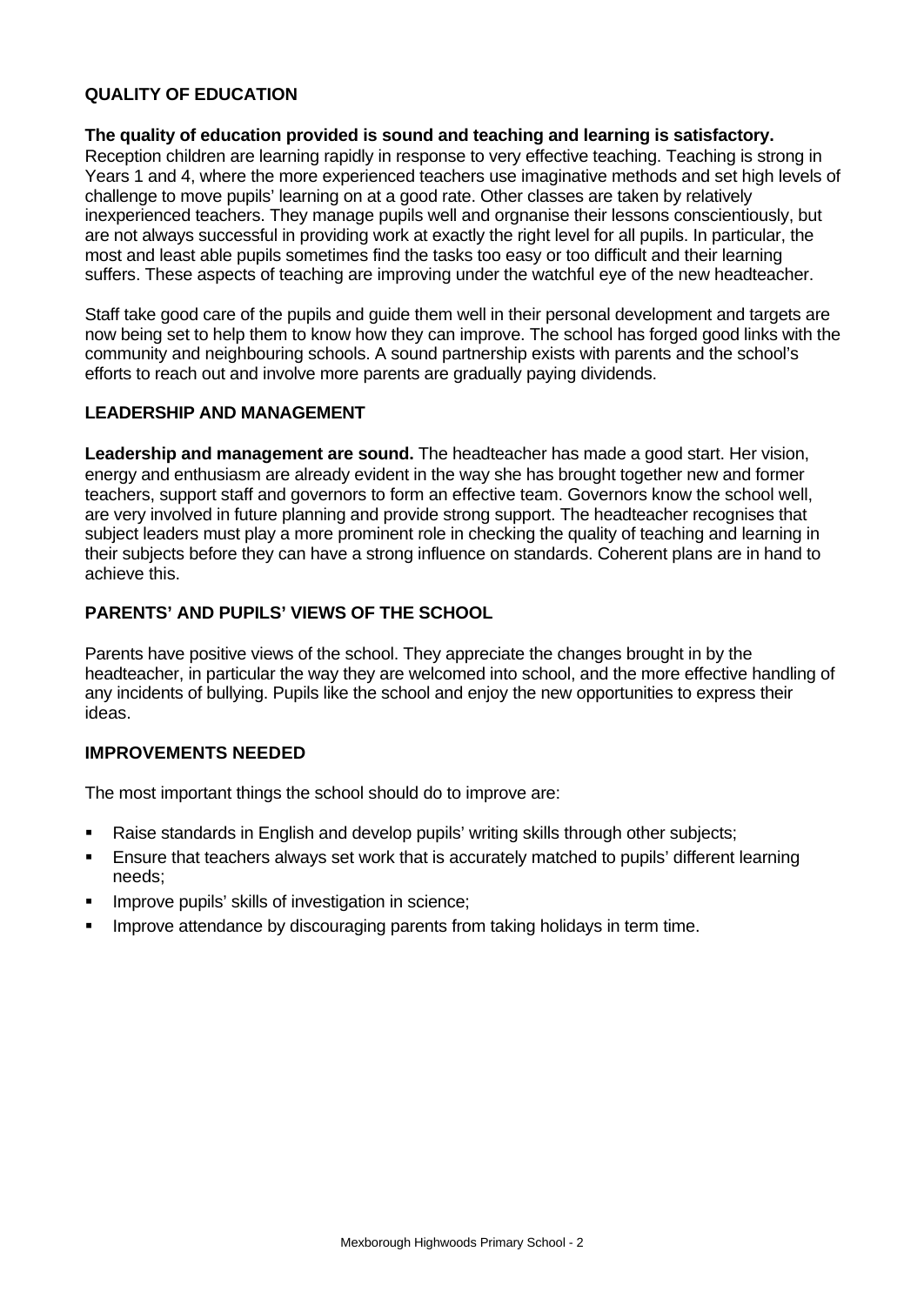# **PART B: COMMENTARY ON THE INSPECTION FINDINGS**

# **STANDARDS ACHIEVED BY PUPILS**

## **Standards achieved in areas of learning, subjects and courses**

Pupils achieve steadily overall, as they did at the time of the last inspection. However, pupils in Years 1 and 4 achieve well and reception children achieve very well.

#### **Main strengths and weaknesses**

- ß Strong teaching of reception children has a very positive influence on their achievement;
- Standards have been rising well over recent years, although the school has had to readjust its targets in the light of the increasing numbers of pupils changing schools;
- **Pupils achieve well in mathematics, ICT and in aspects of other subjects, however, they could** achieve more in English and in developing investigation skills in science;
- ß The achievement of the most and least able pupils is sometimes limited when the work provided is not precisely matched to their learning needs.

#### **Commentary**

#### *Standards in national tests at the end of Year 2 – average point scores in 2003*

| Standards in: | School results | National results |
|---------------|----------------|------------------|
| reading       | 14.5 (12.1)    | 15.7 (15.8)      |
| writing       | 15.3(10.2)     | 14.6 (14.4)      |
| mathematics   | 14.9 (12.9)    | 16.3 (16.5)      |

*There were 15 pupils in the year group. Figures in brackets are for the previous year.*

#### *Standards in national tests at the end of Year 6 – average point scores in 2003*

| Standards in: | School results | National results |
|---------------|----------------|------------------|
| English       | 22.8(26.0)     | 26.8 (27.0)      |
| mathematics   | 27.2(25.6)     | 26.8 (26.7)      |
| science       | 27.7 (28.4)    | 28.6 (28.3)      |

*There were 27 pupils in the year group. Figures in brackets are for the previous year.*

- 1. Many children enter school with limited social skills and very little knowledge of letters, words and numbers or of the world around them. Very effective teaching in the reception class enables them to learn quickly and they soon begin to catch up. Their personal, mathematical and creative skills develop strongly and although the levels reached are below those expected, they have improved significantly on their low starting points. Children's spoken language, early reading and general knowledge are still at a low-level. However, lively teaching and good organisation is improving their use of language and rapidly broadening their experience. These changes are very recent and have not yet had time to influence standards higher up the school.
- 2. The school's results for 7 and 11-year-olds, over the last four years, have improved more quickly than the national rate. That said, standards in reading and mathematics are still well below average by the end of Year 2 and a stronger focus is needed on the more able pupils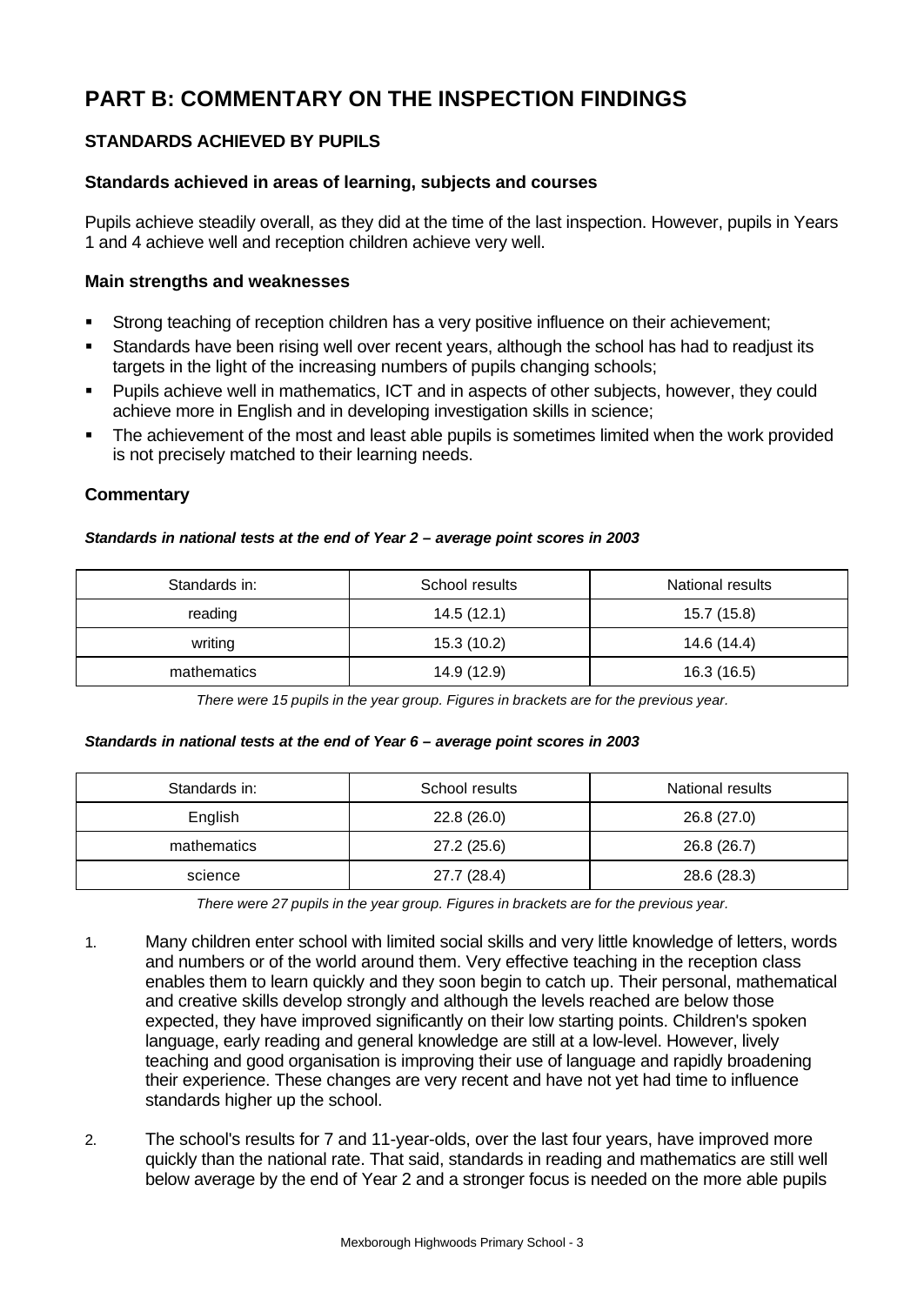to enable them to fulfil their potential. Significant improvements have been made in the junior classes and standards by the end of Year 6 reached the levels expected in mathematics in 2003 and were almost within reach in science. However, the high turnover of pupils has meant that the targets set have had to be lowered. They are still challenging but it is likely that, with the exception of English, this year's results will be a grade lower than those of 2003.

- 3. Standards in mathematics, in Year 6, are currently below average. Nevertheless, good teaching is helping pupils to achieve well in calculating and in using their skills to solve mathematical problems. Pupils are also achieving well in acquiring ICT skills, despite not using computers regularly in lessons. Pupils achieve well in aspects of art and design, gymnastics, swimming and those with a talent for music are making good progress in playing instruments. Results in English fell in 2003, largely because the many staff changes meant that Year 6 pupils were taught English by supply teachers. Staff and governors, alarmed by the fall in results, took swift action to rectify matters. An effective programme of teaching phonics (blending letter sounds to make new words) is paying dividends lower down the school. Reading is also improving because pupils are strongly encouraged to practise at home and to make greater use of the reorganised library. Weaknesses in writing have been tackled with determination. Writing tasks are now much more carefully planned. Consequently, pupils are better prepared in knowing how to sequence events and choose more ambitious vocabulary. However, this is a slow process and improvements are not helped when teachers ask pupils to fill in worksheets, rather than write their own explanations, for example, in religious education. Standards in science are below average. Pupils achieve well in acquiring knowledge and understanding, however, their skills of investigation are limited, largely because they have not been given enough opportunities, in the past, to plan and carry out fair tests.
- 4. Experienced teachers almost always take account of pupils' different stages of development when preparing lessons. However, the less experienced teachers find the right level of challenge for most pupils but sometimes struggle to provide for pupils at the extremes of the learning scale. When the same worksheet is provided for all pupils, the achievement of the more and less able pupils is adversely affected. This problem has been recognised and steps have already been taken to improve teachers' planning. Consequently, pupils' current work is better matched to their learning needs than it was last term. However, there is still more to do, particularly in English, science and religious education, to enable all pupils to achieve well. The tasks provided for pupils with special educational needs are not always sufficiently adapted to the targets in their education plans. However, good support from classroom assistants enables them to make satisfactory progress. A small number of pupils with English as an additional language have been welcomed into the school. The older ones, who are fluent speakers in English, are making good progress. The younger ones, mainly in the reception class, receive very good levels of support and their knowledge and understanding of English is developing well.

#### **Pupils' attitudes, values and other personal qualities**

Pupils' attitudes to learning and their behaviour are good overall. Their moral and social development is good and they have a satisfactory grasp of spiritual and cultural issues. Most pupils arrive punctually but attendance is well below the national average.

#### **Main strengths and weaknesses**

- ß Pupils have good attitudes to learning and most behave well;
- **K** Attendance is unsatisfactory and has declined during the current academic year;
- ß Pupils have good awareness of living in a community and an acute sense of right from wrong;
- **•** Pupils are interested in school life and willing to take on responsibilities.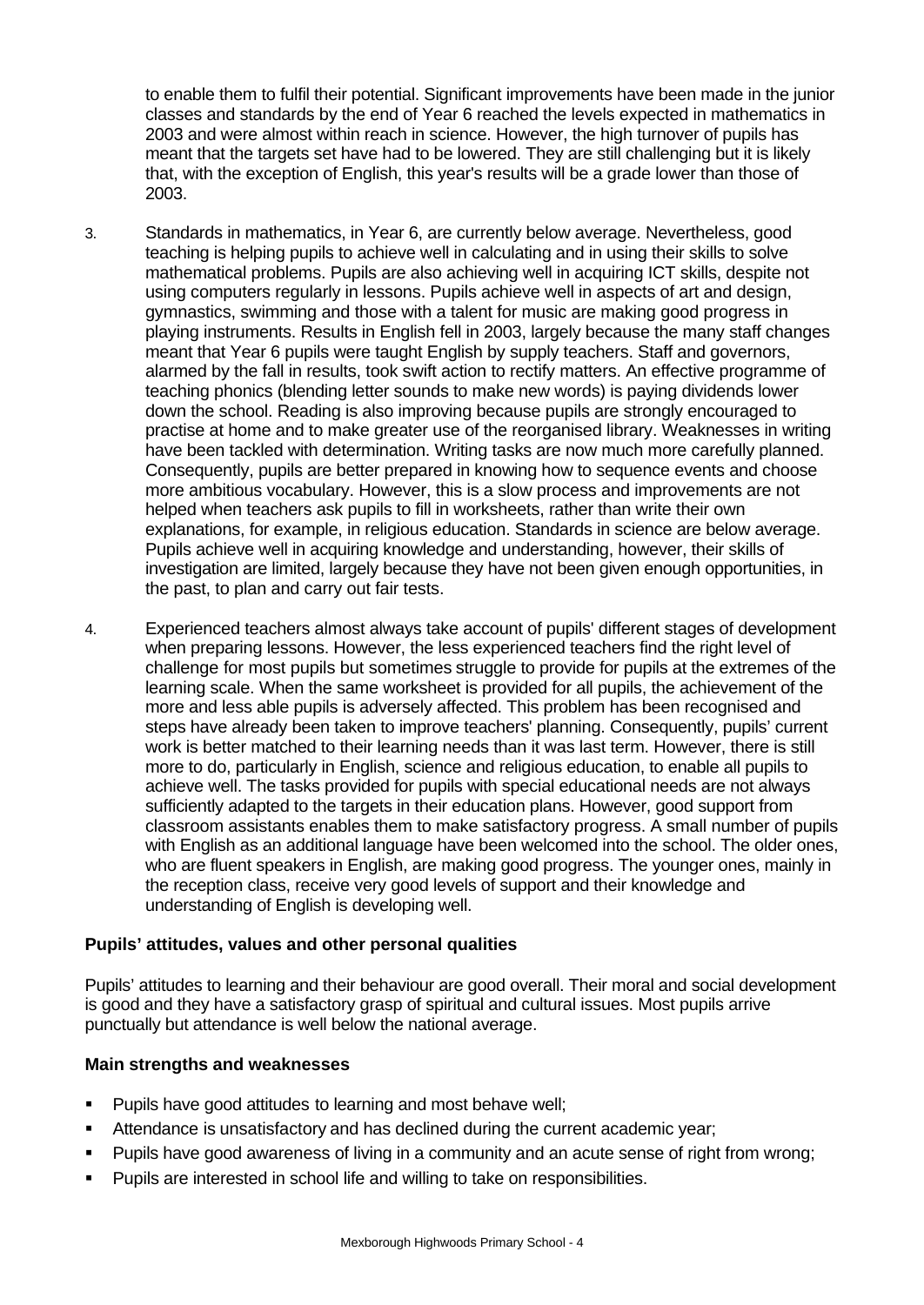# **Commentary**

#### **Attendance**

#### *Attendance in the latest complete reporting year (%)*

| Authorised absence |     |  | Unauthorised absence |     |
|--------------------|-----|--|----------------------|-----|
| School data        | 5.6 |  | School data          |     |
| National data      |     |  | National data        | U.4 |

*The table gives the percentage of half days (sessions) missed through absence for the latest complete reporting year.*

#### *Ethnic background of pupils Exclusions in the last school year*

| Categories used in the Annual School Census | No of pupils<br>on roll | Number of<br>fixed period<br>exclusions | Number of<br>permanent<br>exclusions |
|---------------------------------------------|-------------------------|-----------------------------------------|--------------------------------------|
| White - British                             | 144                     |                                         |                                      |
| White – other background                    |                         |                                         |                                      |
| Mixed - White and Black Caribbean           |                         |                                         |                                      |
| Black or Black British (Zimbabwe)           |                         |                                         |                                      |

*The table gives the number of exclusions, which may be different from the number of pupils excluded.*

- 5. Most pupils are eager to learn and respond well to the stimulating atmosphere in school. For example, pupils in Year 1 learnt to work as a team to send a parcel by parachute! Behaviour is very good in the reception class and the great majority of pupils behave well throughout the school. Just occasionally, when Years 5 and 6 pupils change classes, a small number of pupils act immaturely, which impinges on their own and others' learning. Discussions with older pupils confirm that there has been an improvement in behaviour, since the appointment of the new headteacher and that they now have clear guidelines to follow. They also confirm that incidents of bullying or harassment have declined because they now feel able to tell their teachers if they have a problem. Bullying is now strongly discouraged, seldom occurs and any traces of it are acted upon rapidly.
- 6. The school strongly promotes and rewards good attendance but despite this, attendance is affected by the considerable number of holidays taken in term time. Most pupils are keen to attend and anxious not to miss lessons. There have been no exclusions in the year prior to the inspection.
- 7. Pupils' personal development is sound overall and good provision is made for their moral and social development. In one class, a reminder that 'Winners never quit and quitters never win' appears to increase pupils' concentration and sense of responsibility. The school council is now actively involving pupils in making decisions on how to improve their school experiences. Pupils' spiritual development is satisfactory and teachers are beginning to raise pupils' spiritual awareness through the good personal and social education programme. The school has a clear and effective policy to promote racial equality and harmony. As a result, children from asylum seeker families are welcomed in school and other pupils befriend and support them. Whilst pupils have good experiences to support their cultural development, they have limited experiences of life in today's multicultural society. Recent contacts with a school in India represent an exciting development.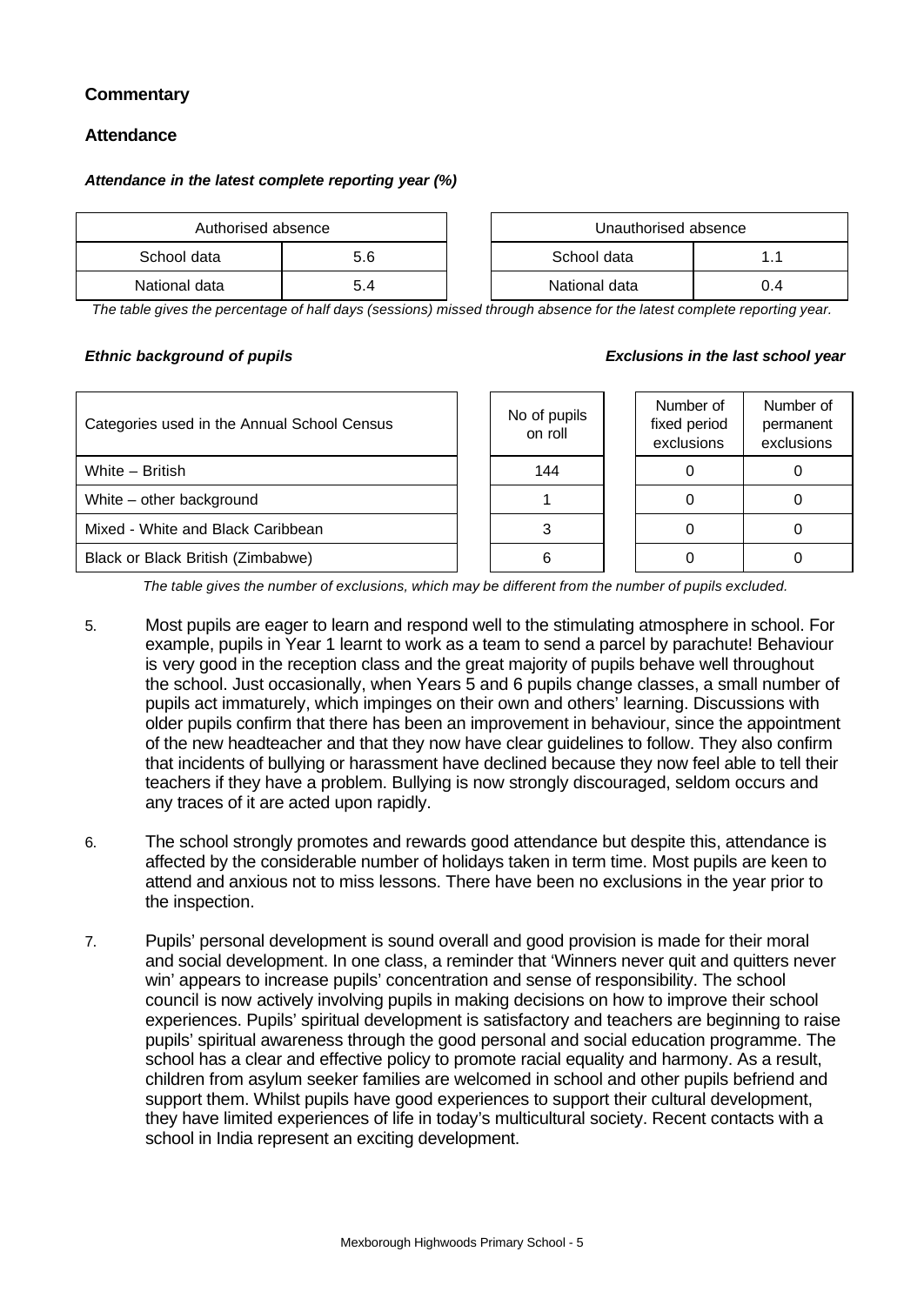# **QUALITY OF EDUCATION PROVIDED BY THE SCHOOL**

The quality of the education provided, including the range of extra-curricular activities, is satisfactory overall.

#### **Teaching and learning**

The quality of teaching and the assessment of pupils' learning are satisfactory, as they were at the time of the last inspection. However, the proportion of very good teaching has increased, particularly in the reception class.

#### **Main strengths and weaknesses**

- ß Teaching in the reception class is very good and children's learning is accelerating;
- ß Pupils' learning is carefully assessed but the information is not used consistently to match the work provided to pupils' different learning needs;
- There is good teaching in mathematics, ICT and aspects of other subjects but there are weaknesses in the teaching of English and investigation skills in science;
- ß Pupils are well managed, teachers explain new ideas effectively and use questioning well to make pupils think;
- ß Classroom assistants provide good support for pupils who find learning difficult.

#### **Commentary**

#### *Summary of teaching observed during the inspection in 35 lessons*

| Excellent | Very good  | Good   | Satisfactory | Unsatisfactory | Poor  | Verv Poor |
|-----------|------------|--------|--------------|----------------|-------|-----------|
| 0(0)      | 4(11)<br>. | 4 (40) | 16(46)       | 1 (3)          | 0 (0) | 0(0)      |

*The table gives the number of lessons observed in each of the seven categories used to make judgements about lessons; figures in brackets show percentages where 30 or more lessons are seen.*

- 8. The reception teacher, appointed a few weeks ago, has had a dramatic impact on children's learning. The classroom has been completely reorganised to encourage children to explore and learn for themselves. Very good teaching of the skills of reading, writing and number is reflected in children's enjoyment and success in learning. The class teacher and the well trained learning support staff form a strong team. They assess children's learning meticulously and provide purposeful and challenging activities that are very well matched to the children's different stages of development. All children, particularly those with special educational needs, are very well supported in their learning. Staff make a special effort to ensure that children with special needs are well supported and those with English as an additional language understand the meaning of words and are encouraged to express their ideas.
- 9. Pupils' learning is thoroughly assessed to determine how well they have progressed. Assessments are analysed carefully. Teachers are informed of any general weaknesses so they can make doubly sure that pupils are better prepared in future. Pupils' individual progress is carefully tracked and where progress falters, they receive additional and effective small group support. More recently, individual targets have been set to enable all pupils to know what they need to do to improve. This is an important development because the marking of pupils' work, although accurate, does not always convey pointers for improvement. The more experienced teachers use the information gathered from assessing learning well to determine what pupils should learn next. However, the less experienced teachers do not always take account of what pupils already know and tend to provide similar worksheets for all pupils. On these occasions, more able pupils are not sufficiently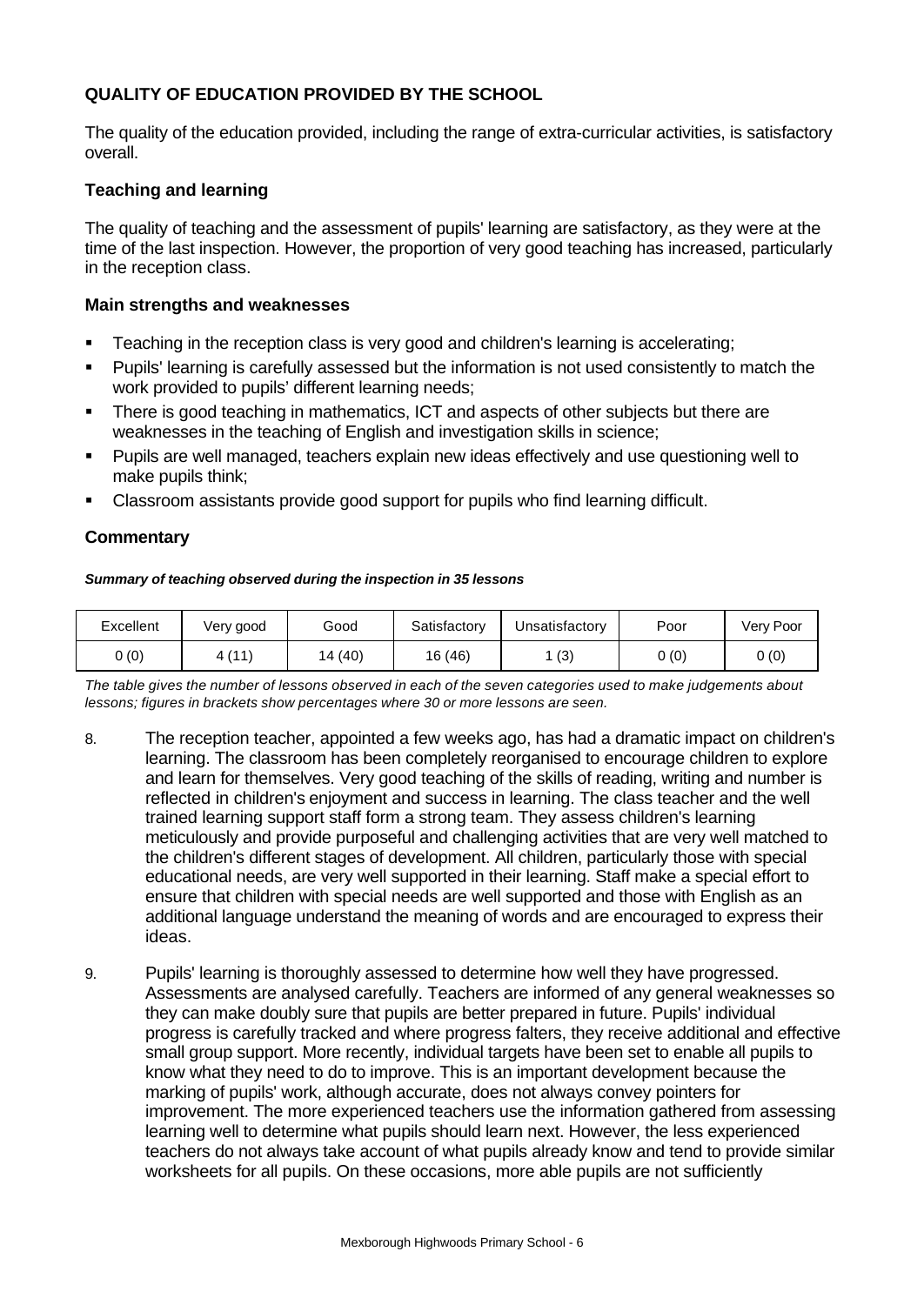challenged and do not fulfil their potential. Similarly, pupils who find learning difficult are sometimes confused and their learning is held back. This is an issue to improve.

- 10. Teaching in mathematics is good, mainly because teachers encourage pupils to experiment with different approaches and discuss alternative strategies for solving mathematical problems. Skills in ICT are taught well, although there is scope to make greater use of computers in lessons. Pupils' weaknesses in English are well understood. Their reading is receiving a boost through stronger teaching of word building and encouragement to practise their reading at home and in school. Pupils' writing is also slower to improve. New strategies are being tried, with a strong emphasis on discussing and planning ahead before beginning any writing. This is gradually taking effect. However, the overuse of worksheets in a number of subjects does little to encourage pupils to improve their capacity to write clearly and fluently. The teaching of science is effective in enabling pupils to gain knowledge and understanding. However, the teaching of investigation skills is not systematic enough to enable them to plan and carry out their own fair tests.
- 11. Teachers manage pupils well. Whole class teaching is successful. Teachers explain new ideas clearly, often by demonstrating and illustrating their teaching points. Pupils are often asked to jot down their ideas on small whiteboards. This works well because teachers can check, at a glance, whether pupils understand. The pace of the lesson is usually brisk and some teachers set time limits, which encourage pupils to work quickly. All teachers are skilful in their use of questioning to probe pupils' understanding and make them think. This is particularly noticeable during the end of lesson discussion sessions, when teachers ascertain the extent of pupils' learning.
- 12. Pupils with special educational needs learn steadily. However, there are occasions when the work provided is not sufficiently adapted to their particular needs and their learning becomes hesitant. However, they benefit from good levels of support from well trained classroom assistants. This ensures that the tasks they are required to complete are thoroughly explained. Small group support also ensures that they have good opportunities to improve their speaking, reading, writing and calculation skills. This enables them to make steady progress. The small number of pupils with English as an additional language are progressing well, because teachers and classroom assistants ensure that any new words are carefully explained and support them well in their tasks.

#### **The curriculum**

The quality of the curriculum is satisfactory. Curriculum improvements have been made, especially in literacy and numeracy and through a structured programme for developing pupils' personal, social and health education (PSHE).

#### **Main strengths and weaknesses**

- The Foundation Stage provision is now a strength of the school;
- **IMPROVEMENTS INCOVERGENT IN THE INTERTATION** THE interior of the building have created an attractive, calm environment in which pupils feel reassured;
- ß Good PSHE is a significant factor in pupils' growth;
- The work planned does not always meet the needs of the most and least able pupils.

#### **Commentary**

13. The provision for children in the reception class has improved significantly. Better organisation and planning ensures that children are achieving very well in all areas of learning.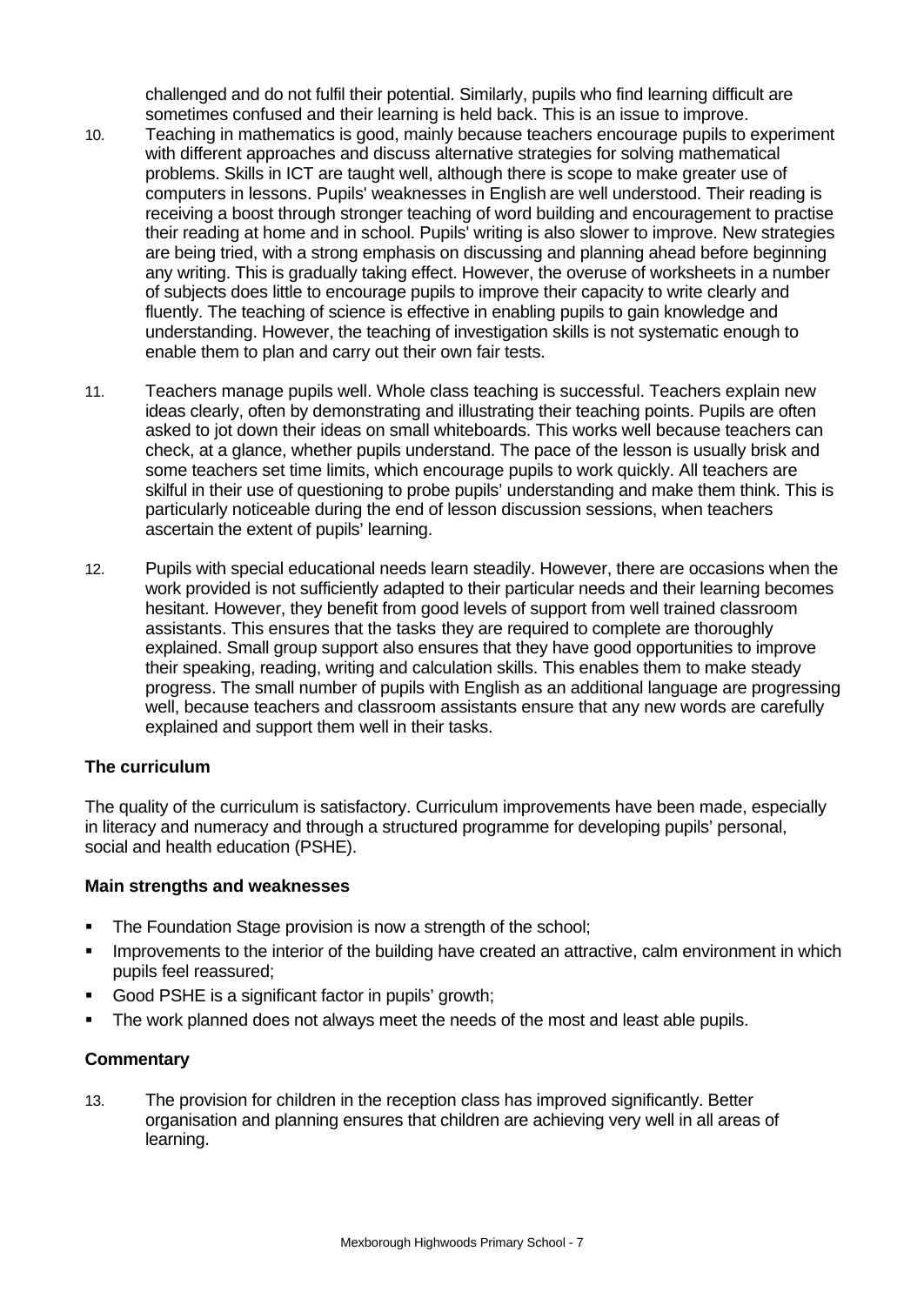- 14. The headteacher has been very successful in creating a peaceful, purposeful ethos that permeates the school. Visual stimuli, such as stuffed animals and colourful displays appear around every corner. Tranquil music and fountains of running water create a calming environment, which settles pupils as soon as they arrive in school. Rooms, halls and corridors have been transformed to make them more flexible and conducive to effective learning. Much has been achieved, in a short space of time, and there are many planned projects for the future to make the school even more stimulating for the pupils and more efficient for the staff.
- 15. This attention to detail is equally apparent in the good provision that now exists for meeting the many and varied personal needs of the pupils. Pupils are made well aware of the dangers of drug and alcohol misuse. Aspects of citizenship are developing well, allowing pupils opportunities for decision making, for example, through the school council.
- 16. The school has a strong commitment to inclusion that is clearly evident in the support and encouragement given to all pupils. Pupils are encouraged to participate in all activities and additional opportunities, such as French or learning to play a musical instrument, are equally open to all of them. The provision for pupils with special needs is satisfactory. Although there is scope to adapt the tasks they are given more precisely to their learning needs, skilled support from classroom assistants enables them to meet their targets. The older pupils who have English as an additional language need little *extra* provision. They often work with the more able groups and are making good progress. The younger ones, who are in need of language support, are progressing very well in the reception class. There are occasions when the same worksheet is given to all pupils, irrespective of their different learning needs. When this happens, the learning of the more able pupils is not sufficiently extended and the less able pupils become confused because the task is too difficult. The headteacher is aware of this and is already taking action to improve teachers' planning.

#### **Care, guidance and support**

The school provides good quality care, welfare and health and safety for pupils. It also gives them satisfactory access to academic support and guidance to help them through their different stages of education. The school positively seeks pupils' views.

#### **Main strengths and weaknesses**

- **Good induction procedures help children to settle quickly into school;**
- **Effective procedures are in place for child protection and for pupils who are in public care;**
- ß Refugee children are well cared for and supported;
- The procedures for health and safety are good and risk assessments are conducted in line with local authority guidelines.

#### **Commentary**

17. Children in the reception class benefit from very good support and guidance and well established induction procedures. The good support continues in all classes because of the effective pastoral system. Teachers and support staff have a good knowledge of children in their care and pupils confirm they know who to turn to if they have a problem. Pupils are able to make their views known through an active school council. Pupils with English as an additional language are monitored well by the school. Data is used effectively to track pupils' achievement as they move through the school. Individual targets are now being provided to show pupils what they need to do to improve and pupils are gradually beginning to understand the process. Pupils understand the clear procedures for monitoring and promoting good behaviour and respond positively.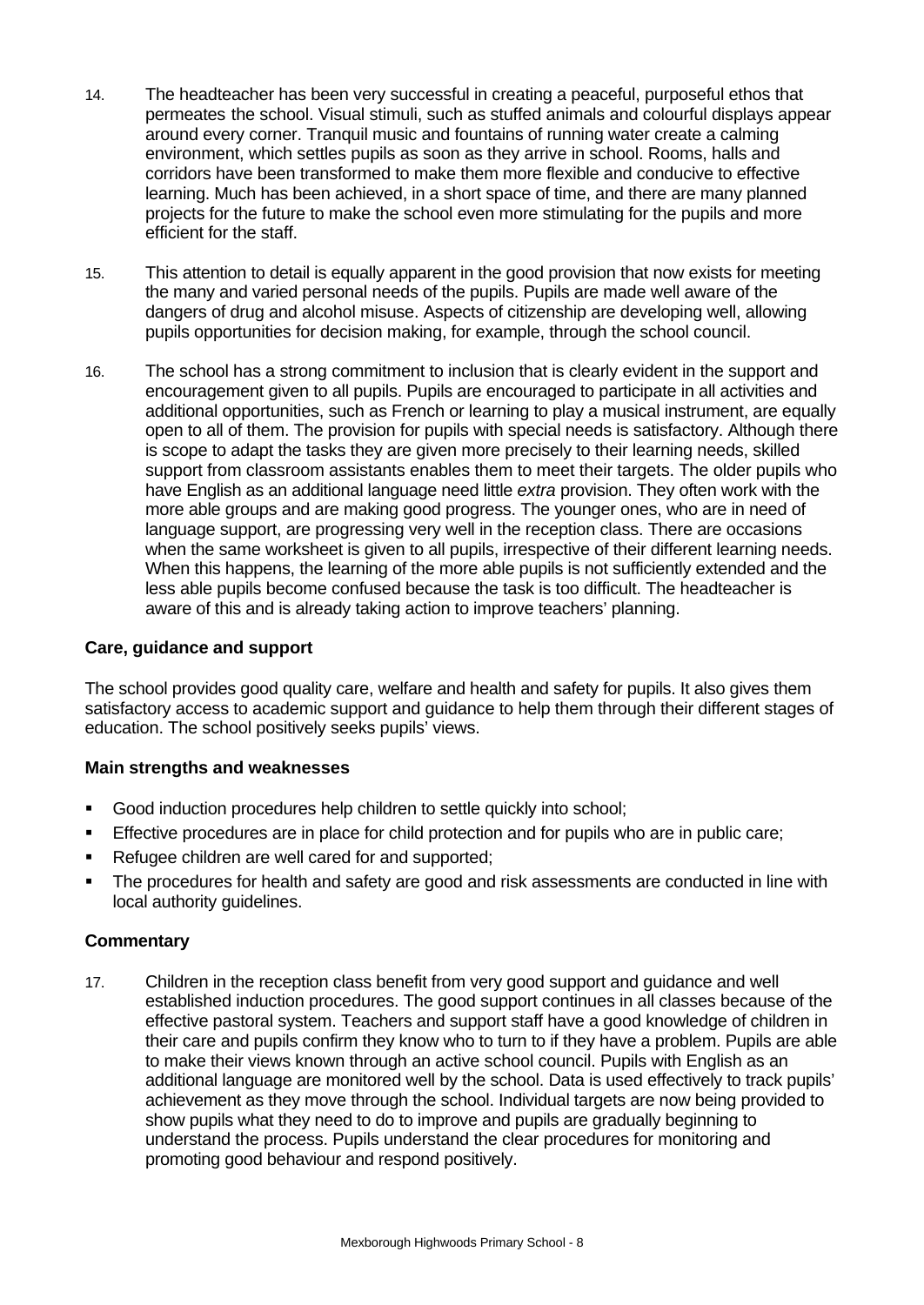18. Strategies to ensure child protection are well understood because the co-ordinator shares her expertise with staff. Clear guidelines for staff to follow ensure that children are offered maximum support. A very small number of children in public care, temporarily in school, have personal education plans and these are used well to check and support their progress. Children with special educational needs benefit from good levels of support and guidance. There is a warm welcome from all members of the school community for children and families seeking refuge in this country. Children's health and safety is paramount. Risk assessments are carried out for all activities. All members of the school community take their responsibilities for health and safety seriously and the headteacher and site manager carry out regular walkabouts in school.

#### **Partnership with parents, other schools and the community**

There are good links with the community and other schools and colleges and satisfactory links with parents.

#### **Main strengths and weaknesses**

- ß Links with parents have improved, but written reports do not offer enough information on how children can improve;
- The school maintains good links with the community, schools and colleges;
- ß Induction and transfer arrangements prepare children well for the next stage of education.

- 19. The majority of parents feel comfortable in approaching staff and teachers readily contact parents with news of successes and any concerns. The headteacher has already strengthened the bridges between home and school. Parents detect improvements in many aspects of school life, particularly the way they are welcomed into school. Nine parents help in school regularly and the ICT training courses planned for parents are eagerly awaited. Questionnaires are becoming a familiar means of ascertaining parents' views on school events and their children's learning.
- 20. The information that parents receive is satisfactory. There is an attractive prospectus and helpful information on the code of behaviour expected policy and the homework timetable. Information on what pupils are learning has recently been sent out and there is a friendly newsletter - 'First Friday' which goes out each month. The questionnaire showed that some parents are not happy with the information they receive on their children's progress. There are good opportunities for parents to meet teachers but the written reports are not helpful in explaining what their children need to do to improve. Whilst they inform parents of what children can do in subjects, the language used is not always 'parent-friendly'.
- 21. The school has developed good links with the local community and other schools and colleges. In the Foundation Stage, there are close links with the Early Years Unit to ensure that entry into full-time education is a pleasant experience. Pupils are well prepared for transfer to secondary school and the new families arriving are welcomed and supported well. There has been a joint writing venture with the South Yorkshire Times newspaper and visits out of school to places like a field study centre, a farm, Eden Camp and Gainsborough Old Hall. The school is establishing links with a school in India, which is helping to widen pupils' horizons.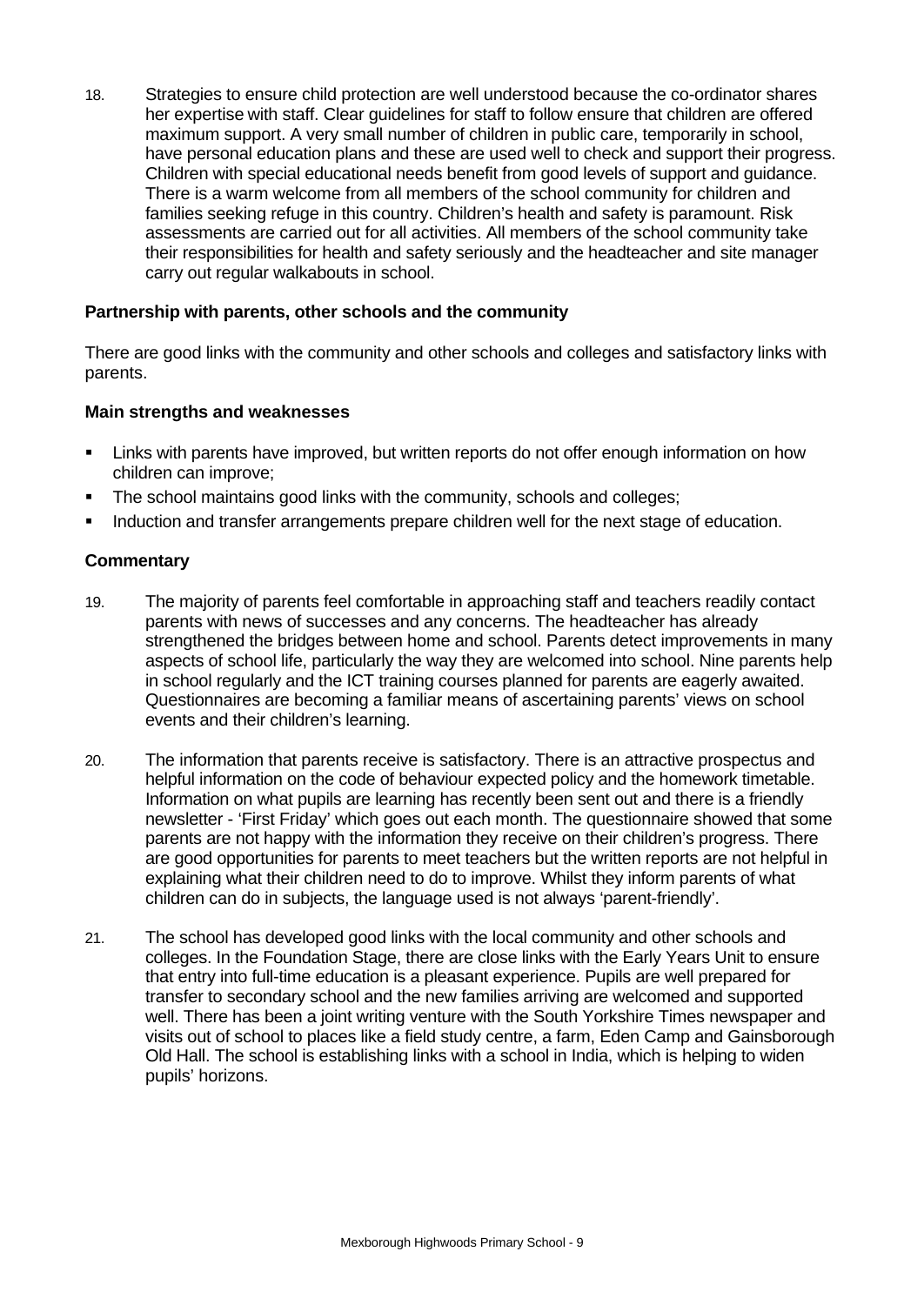#### **LEADERSHIP AND MANAGEMENT**

Leadership and management are satisfactory overall. The new headteacher and the school governors provide good leadership. However, strengthening the role of the subject leaders is rightly a school priority.

#### **Main strengths and weaknesses**

- **Governors know the school well and provide good support;**
- ß Good financial management ensures that resources are directed towards school priorities;
- The headteacher has a clear vision for improvement and has secured the commitment of staff;
- ß There is more to do to extend the role of subject leaders, particularly in checking and improving standards and teaching and learning in their subjects.

#### **Commentary**

#### **Financial information**

| Financial information for the year April 2002 to March 2003 |  |  |  |  |  |  |  |
|-------------------------------------------------------------|--|--|--|--|--|--|--|
|-------------------------------------------------------------|--|--|--|--|--|--|--|

| Income and expenditure $(E)$ |         | Balances (£)                        |           |
|------------------------------|---------|-------------------------------------|-----------|
| Total income                 | 539,181 | Balance from previous year          | $-1.101$  |
| Total expenditure            | 552,449 | Balance carried forward to the next | $-13,268$ |
| Expenditure per pupil        | 3,249   |                                     |           |

- 22. The governing body is central to all decision making and has a positive influence on the work of the school. The chair, along with other key governors, has a very good knowledge of the school. Staffing, curriculum and financial matters are dealt with efficiently and all statutory requirements are met. Governors meet regularly to discuss a range of issues in depth. As a result, they have a good understanding of the trends in school results and current standards. For example, they know exactly why English results fell in 2003 and are fully conversant with the action being taken to raise standards. Governors' good involvement in strategic planning is reflected in the prompt action taken to appoint new staff to ensure continuity of pupils' learning. Efficient monitoring and prudent management of the school's finances, by governors and the headteacher, has removed the 2002 to 2003 budget deficit, which appears in the table above.
- 23. The headteacher is already having a significant impact on the life of the school. She has worked extremely hard to determine the school's effectiveness by looking closely at teaching and learning. Her findings have been crystallised in a well constructed Development Plan, which sets out a clear programme of action to secure improvements. The main priority, to raise standards in English, is well underway, although the headteacher is fully aware that there is some way to go before the impact of the action will be fully visible. The headteacher leads by example and has earned the respect of parents, pupils and staff. She is very supportive of all members of staff and works hard to help them to provide the best for the pupils. For example, soon after her appointment she analysed every pupil's assessments, provided individual targets to help them to improve and additional support for those whose progress appeared to be faltering. This process revealed some of the weaknesses in the learning of the more and less able pupils. Such commitment from the top has engendered team spirit and established a climate in which everyone wants to succeed.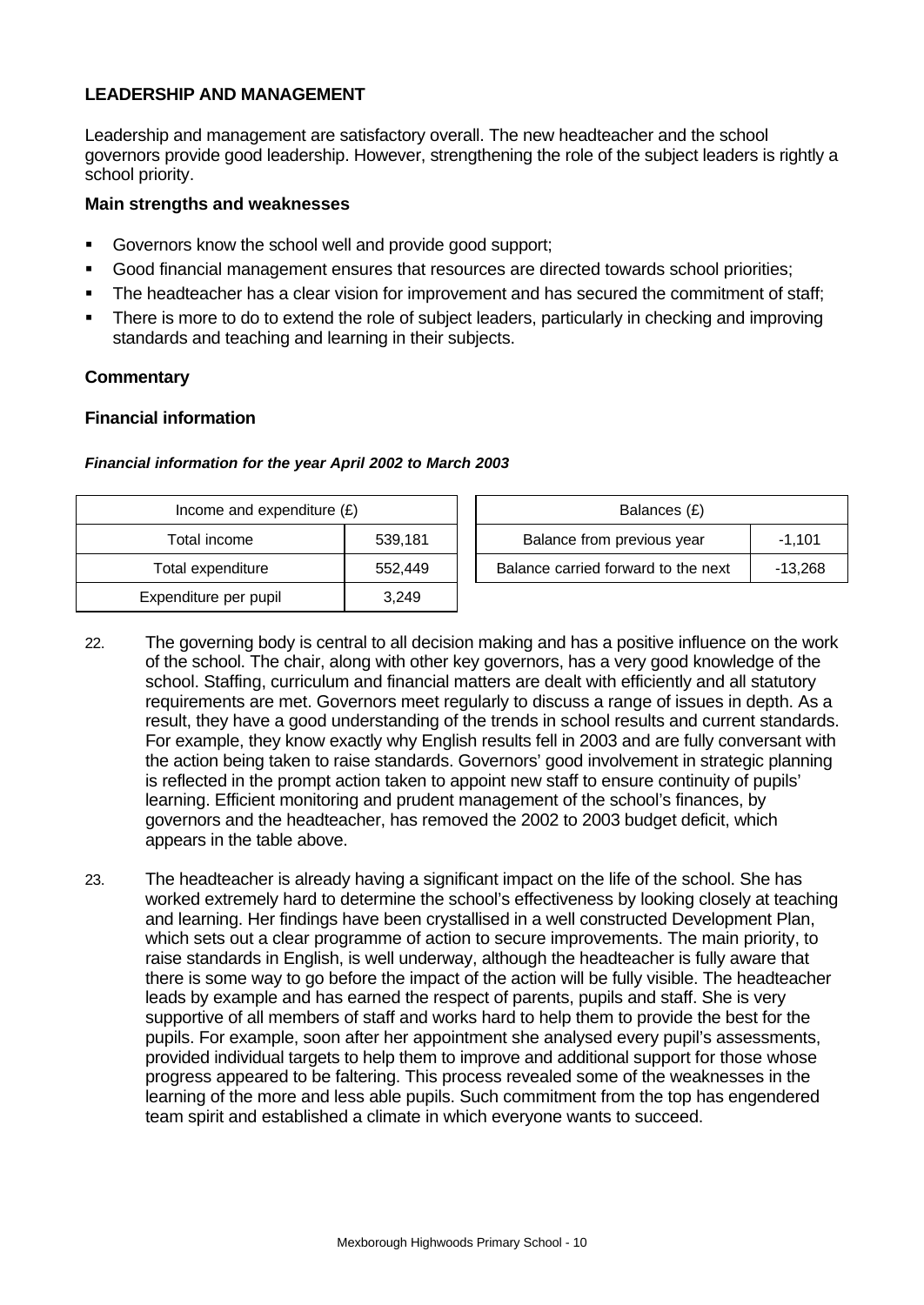24. Management of the school is currently satisfactory. The school is well administrated and runs smoothly, but checking on and improving standards is not yet embedded in the role of key staff. The headteacher equates high standards with effective subject leadership and is currently striving to provide training to enable subject leaders to take control. The appointment of the new leader of the Foundation Stage is proving to be highly effective and dramatically increasing reception children's achievement. Leaders of the various subjects already provide their colleagues with helpful support and guidance. However, their role is now being extended to take responsibility for checking the quality of teaching and learning with a view to raising standards. The headteacher is right to raise the profile of lesson observations and the analysis of pupils' work. In particular, she is determined to improve teachers' planning to ensure that pupils' different learning needs are fully met. Teachers are keen to improve their leadership skills and are responding positively to the cause.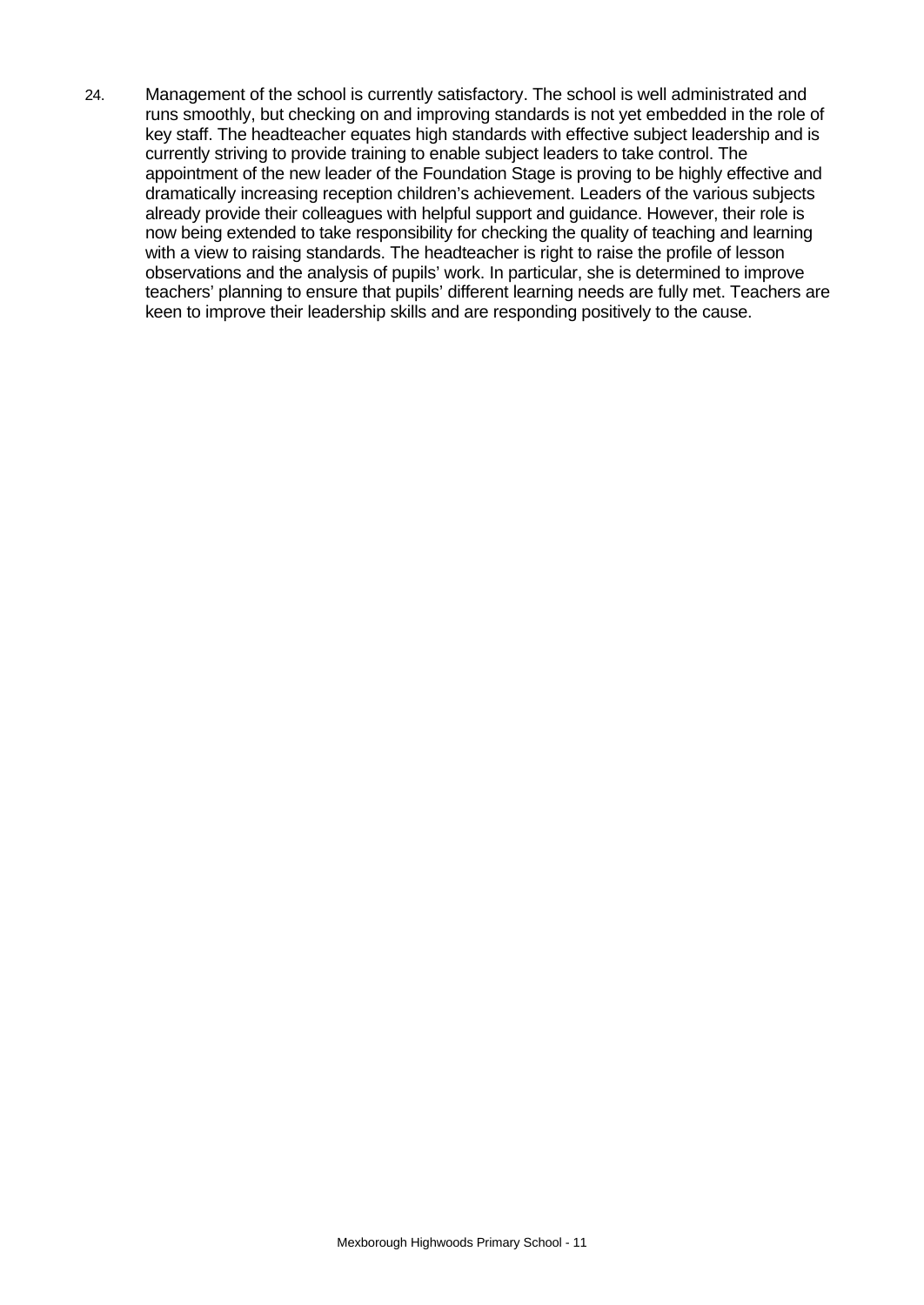# **PART C: THE QUALITY OF EDUCATION IN AREAS OF LEARNING, SUBJECTS AND COURSES**

# **AREAS OF LEARNING IN THE FOUNDATION STAGE**

Provision for children in the reception class is **very good.** The recently appointed reception teacher has completely transformed the way children learn and has pulled staff together to form a strong team. However, these exciting innovations are very new and although the enhanced provision is reflected in children's rapid rates of learning, it will be some time before the good early start impacts on pupils' attainment higher up the school.

#### **Main strengths and weaknesses**

- Very good teaching and levels of support enable children to achieve very well in all areas;
- **EXECT** Activities are very well planned and children's learning carefully assessed to ensure that the learning needs of all children, including those with special educational needs, English as an additional language and the more able ones, are fully met;
- The accommodation and resources are carefully planned to meet the children's learning needs, although there is no designated outdoor play area.

# **PERSONAL, SOCIAL AND EMOTIONAL DEVELOPMENT**

Provision in personal, social and emotional development is **very good.**

#### **Commentary**

25. Teaching is very good. Relationships are excellent. The teacher and support staff have a very good understanding of children's personal needs and ensure that they feel secure. Many imaginative activities are planned to help the children to learn how to relate to others. Adults are excellent role models. They listen carefully to what the children have to say and encourage them to talk about what is important to them. Clearly established routines, incorporating a good balance of adult support and self-choice activities, are at the centre of the children developing confidence and independence. A good example of this is in the 'job ladders', which the children use maturely in deciding what they are going to do during free choice activities. Individual, personal targets are posted on a board and signed by each child while on the achievers' board a range of certificates celebrate good work and positive attitudes. Despite entering school with poor social skills, children are developing rapidly and are on course to reach the levels expected by the end of the year.

#### **COMMUNICATION, LANGUAGE AND LITERACY**

Provision in communication, language and literacy is **very good.**

#### **Commentary**

26. Teaching is very good. This area of learning has been identified as a major priority because children's language and literacy skills are well below the levels expected for their age. Planning is of a very high quality. Every opportunity is taken to develop children's listening, speaking, reading and writing. For example, introducing new words through skilful questioning is at the heart of many of the activities and each child's response is discreetly assessed. As a result, children's listening skills are developing very well. Speaking, reading and writing skills are just beginning to take off, although their attainment in these areas is still well below the levels expected. During activities, adults ensure that the children have plenty of time to talk about what they know and understand. Children copy the clear and helpful language used by adults and are making significant strides in using language for thinking and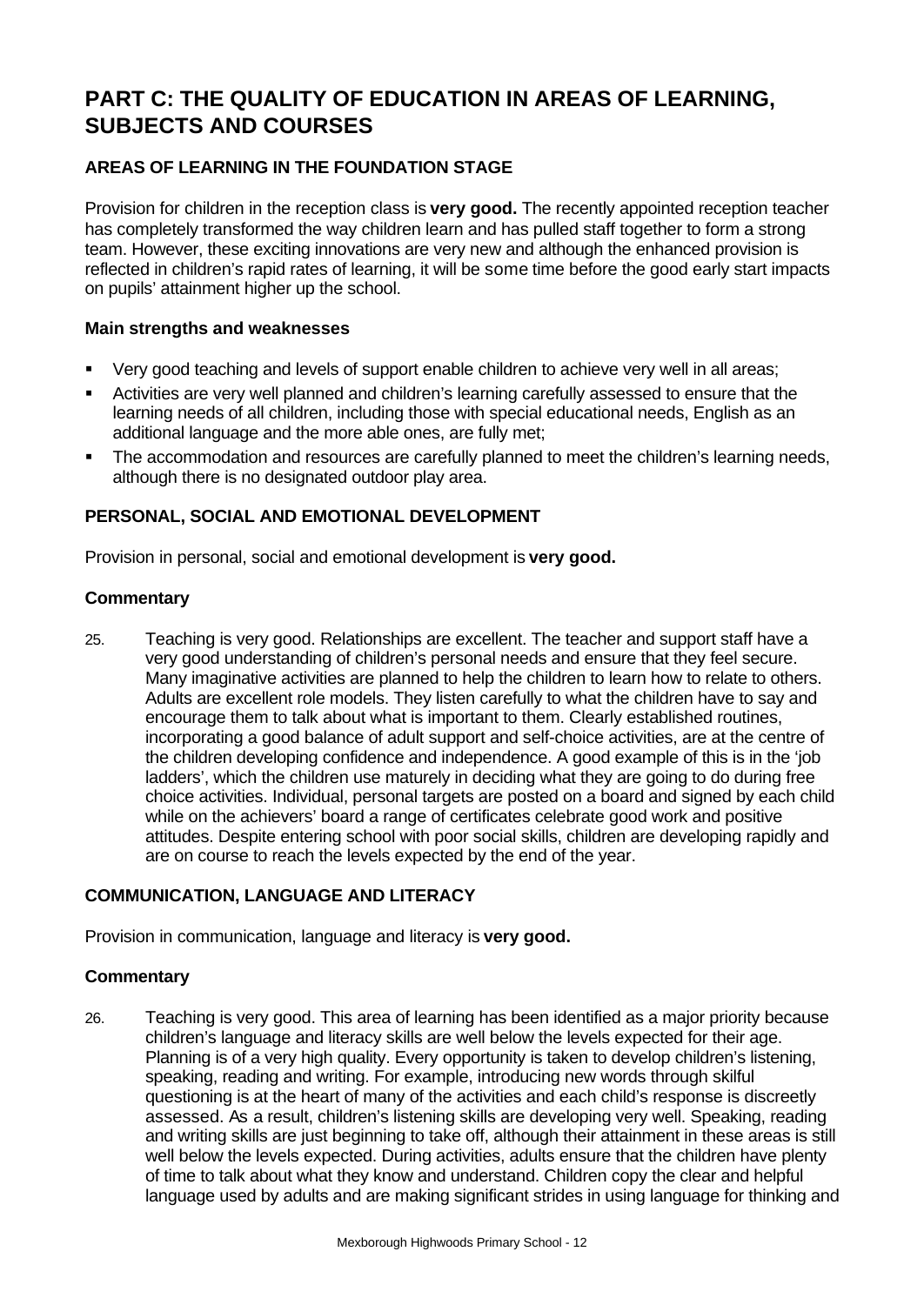communicating with others. Only a very small number of children are able to read. The teacher has introduced a very clearly focused programme to help the children recognise the letters of the alphabet and the sounds they make. Their interest and enthusiasm is driving them on to try to use simple letter sounds to build simple words for themselves. Running alongside this, children's enjoyment of stories is increasing and they are beginning to identify with the feelings of the different characters. Most of the children know that writing is used to communicate and they are trying to draw letter shapes to represent what they want to say. A small number of the more able children, with the support of an adult, use their knowledge of letters to build simple phrases, such as 'I feel heapy becz I mad a frut sald'. Handwriting is taught regularly and systematically and as a result, their pencil control is improving and the children are beginning to form letters correctly.

# **MATHEMATICAL DEVELOPMENT**

Provision in mathematical development is **very good.**

#### **Commentary**

27. Standards are lower than the levels expected but high quality teaching is leading to rapid learning and very good achievement. Imaginative opportunities are provided for children to practise and develop number knowledge and important mathematical language is carefully filtered into class and group activities. In mathematics sessions, the teacher ensures that children know exactly what they are going to learn. Challenging activities are provided which make the children think. In one lesson, for example, the teacher gradually decreased the difference in weight between two objects, prompting the children to reason out and explain which object was heavier and which was lighter. Skilful questioning ensures that all children are engaged in the lesson and when asked, most are able to say the next number in a sequence with little hesitation. Work in books since the start of this term indicates that they are now beginning to investigate mathematical ideas, such as testing and classifying objects to find out, for example, which will and will not roll.

#### **KNOWLEDGE AND UNDERSTANDING OF THE WORLD**

Provision in knowledge and understanding of the world is **very good.**

#### **Commentary**

28. On entry to the school, many of the children have very little understanding of the world around them. A particular strength in teaching, lies in the carefully planned and meaningful activities where children learn to use language for describing what they know, see and understand. For example, when the children were making a real fruit salad, the teacher gave the children lots of time to talk about related experiences and to answer questions about the different fruits. Although many are unlikely to achieve the Learning Goals expected, the activities provided promote consistent high achievement. Achievement in ICT is very impressive. Most of the children are already working at the level expected, as a result of the recently introduced skills programme.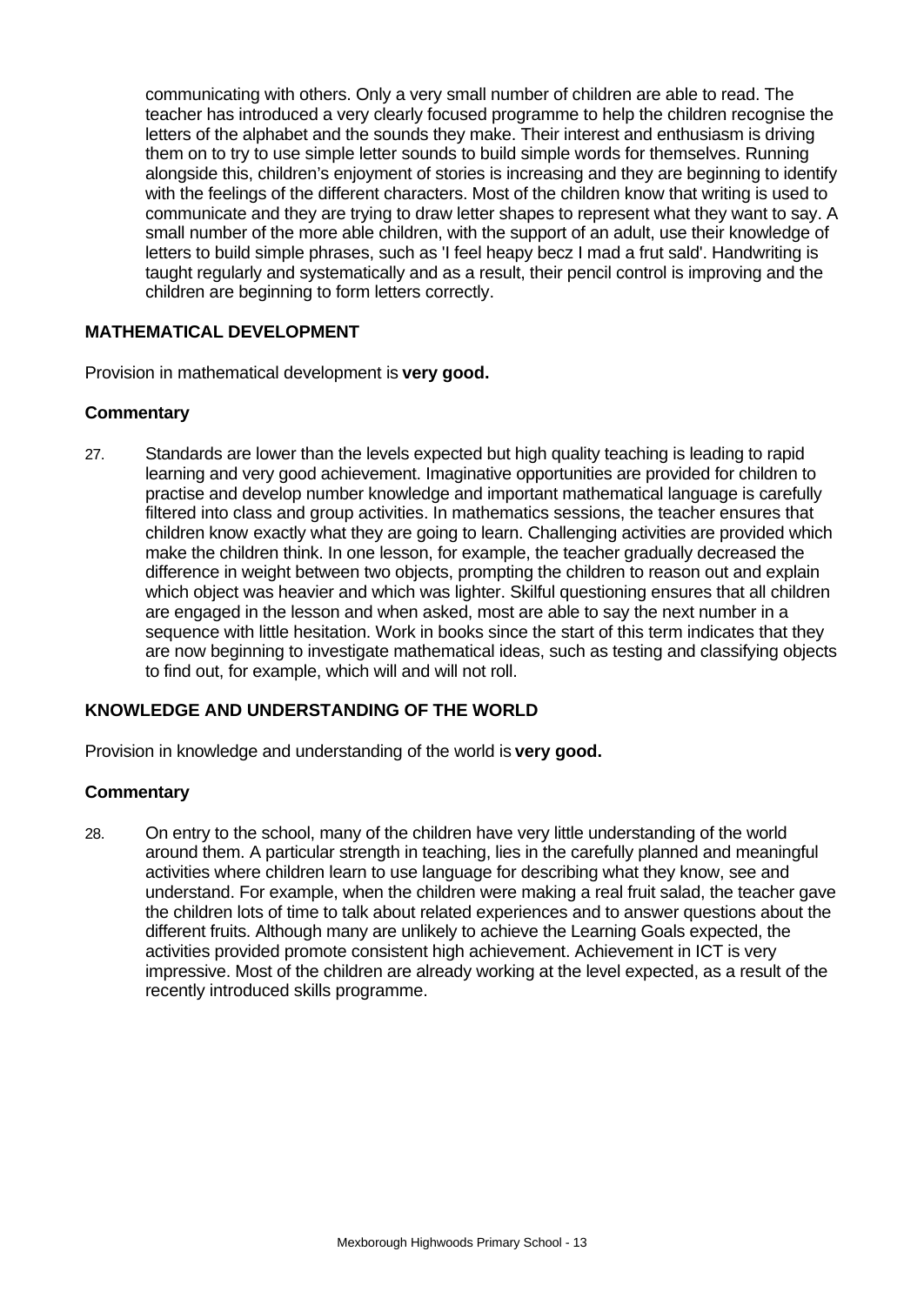# **PHYSICAL DEVELOPMENT**

Provision in physical development is **very good.**

#### **Commentary**

29. Although there is no designated outside play area, the school hall is used well to promote children's physical development. For many children, the skills requiring more precise actions, such as writing, colouring, cutting and joining things are poorly developed when they join the school. Despite the very good teaching, children's physical development is still below the levels expected for their age. Many opportunities are provided for the children to develop these skills through adult focus activities, such as handwriting, cutting fruit, making box models and in the range of self-choice activities available. Good levels of adult support combined with opportunities for the children to try things out for themselves enable them to make rapid progress.

#### **CREATIVE DEVELOPMENT**

Provision in creative development is **very good.**

#### **Commentary**

30. Teaching is very good. Children are achieving very well but are unlikely to reach the levels expected by the end of the reception year. Role play activities are carefully planned to provide the children with opportunities to develop their imagination and to relate to the wider world, such as designing and building a park in the outside play space. In this lively and interesting activity, the children were able to make their own decisions and lots of talk ensued as the learning support assistant skilfully guided them to work together to build a castle. Many valuable opportunities are provided to develop children's drawing and making skills. In one lesson, with the skilled support of a parent, the children learnt how to mix colours. Work on display shows well finished box models of themselves and expressive and effective winter trees paintings.

#### **SUBJECTS IN KEY STAGES 1 and 2**

#### **ENGLISH**

Provision in English is **satisfactory.**

#### **Main strengths and weaknesses**

- **Pupils achieve well in speaking and listening;**
- Reading standards are rising and pupils are showing a greater interest in literature;
- **Standards in writing are not as high as they should be;**
- The assessment of pupils' learning is improving, but it is still not used enough in setting tasks. Consequently, the more and less able pupils do not fulfil their potential;
- ß Classroom assistants make a good contribution to pupils' learning.

#### **Commentary**

31. Standards of speaking and listening are close to the levels expected by the time pupils reach Year 6. Most lessons begin and end with discussions that help pupils to gauge how well they are learning. Teachers make effective use of questioning to make pupils think in depth and explain their ideas. A strong feature, particularly in Year 1, is the emphasis given to paired discussions prior to undertaking written work. This clarifies pupils' ideas, extends their confidence and secures their interest.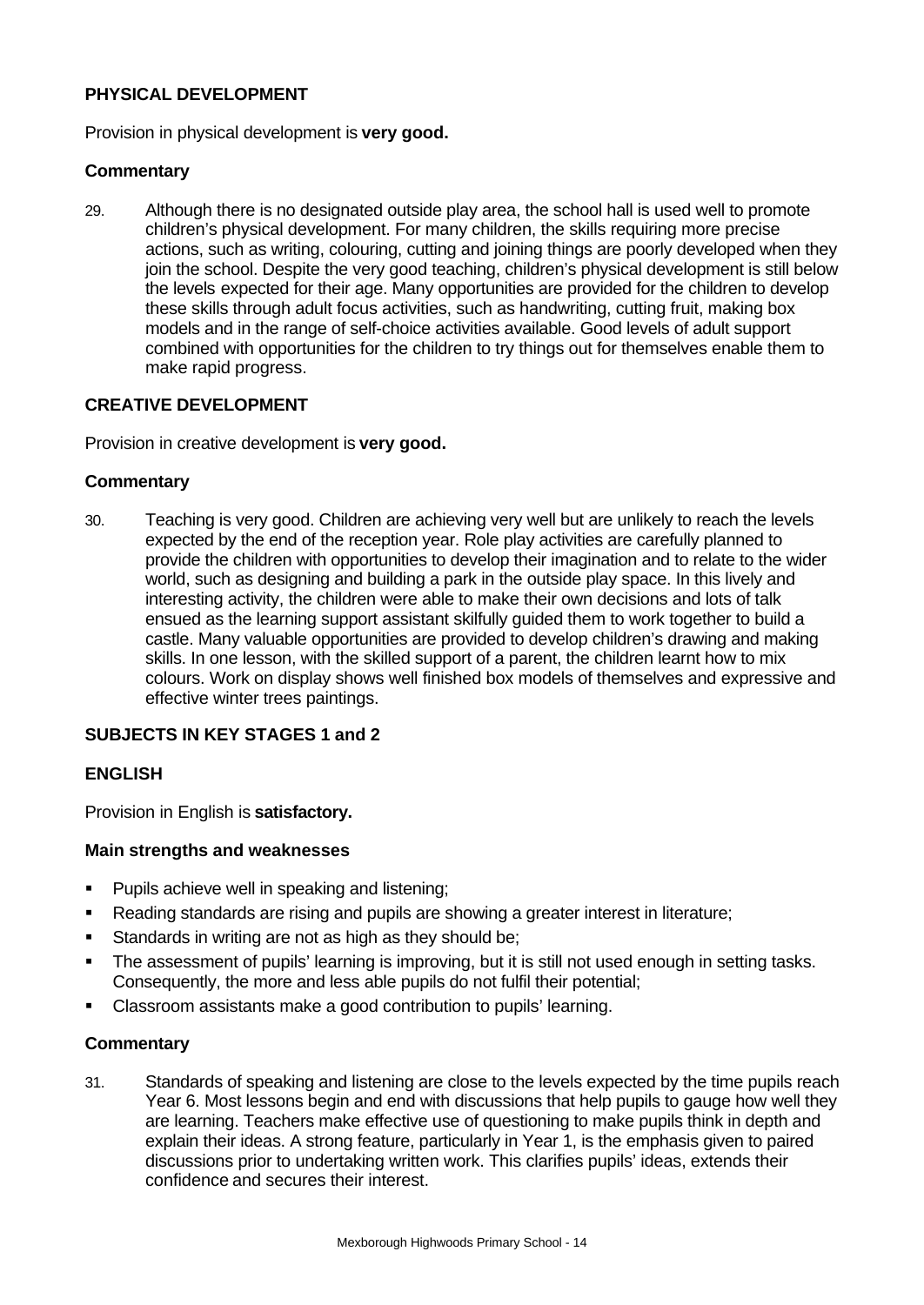- 32. Teaching of English is satisfactory and infant and junior pupils achieve steadily in reading and writing. Standards in English are well below average at the end of Year 2 and Year 6. The fall in Year 6 results in 2003, caused by supply teachers taking the Year 6 class, reversed what had hitherto been an upward trend. Teaching in Year 6 is now more settled and standards are beginning to rise again. The teaching of reading skills had not been developed sufficiently in the past. However, three important initiatives are proving successful in raising achievement:
	- infant pupils are gaining good phonic and word recognition skills, by playing games, such as 'Code-breakers', which helps them to recognise letter sounds within each word;
	- pupils in all classes now receive good opportunities to choose from a wider range of interesting books, because the library has been extended and the books are attractively displayed;
	- pupils' interests in books are being fostered through the strengthening home reading links.
- 33. Teaching of writing is currently strongest in Year 1, where pupils' work is lively and varied because of the rich preparatory activities that stimulate their ideas. Much of the written work produced in later years, lacks the same vitality because it is not as closely linked to the pupils' own experiences. Neither are pupils encouraged sufficiently to express their own ideas, at length, on paper. The headteacher and the newly appointed subject leader are providing good leadership and management. They are well aware that pupils' writing needs to improve and they have a well conceived action plan to bring this about. Greater expectations are being placed on pupils to plan their work in advance and to re-draft and improve upon their original ideas. Pupils' work is now regularly checked to ensure that standards are improving. Teachers are developing their assessment skills to enable them to determine the levels at which pupils are working. This is helping them to set challenging targets for individual pupils. However, assessment is still not used enough to provide tasks that cater for pupils' different learning needs in all classes and this is holding the less and the more able pupils back.
- 34. Pupils with special needs make satisfactory progress. The tasks they are given are not always adapted sufficiently to match their particular learning needs. Consequently, they sometimes find the reading and writing levels difficult to handle. However, they benefit considerably from the effective support they receive from classroom assistants. They are able to ask questions, discuss their work and improve their spoken and written language. Pupils with English as an additional language make good progress. Most of them have a very sound grasp of English, developed over a number of years. However, they express themselves much more confidently through their written work than in their verbal contributions to class discussions.

#### **Language and literacy across the curriculum**

35. Speaking and listening opportunities feature strongly in many lessons and contribute well to pupils' learning. Opportunities are now being planned for pupils to use and extend their reading skills in others subjects. However, the main weaknesses in writing arise from the lack of practise and more needs to be done to develop pupils' writing skills in other subjects.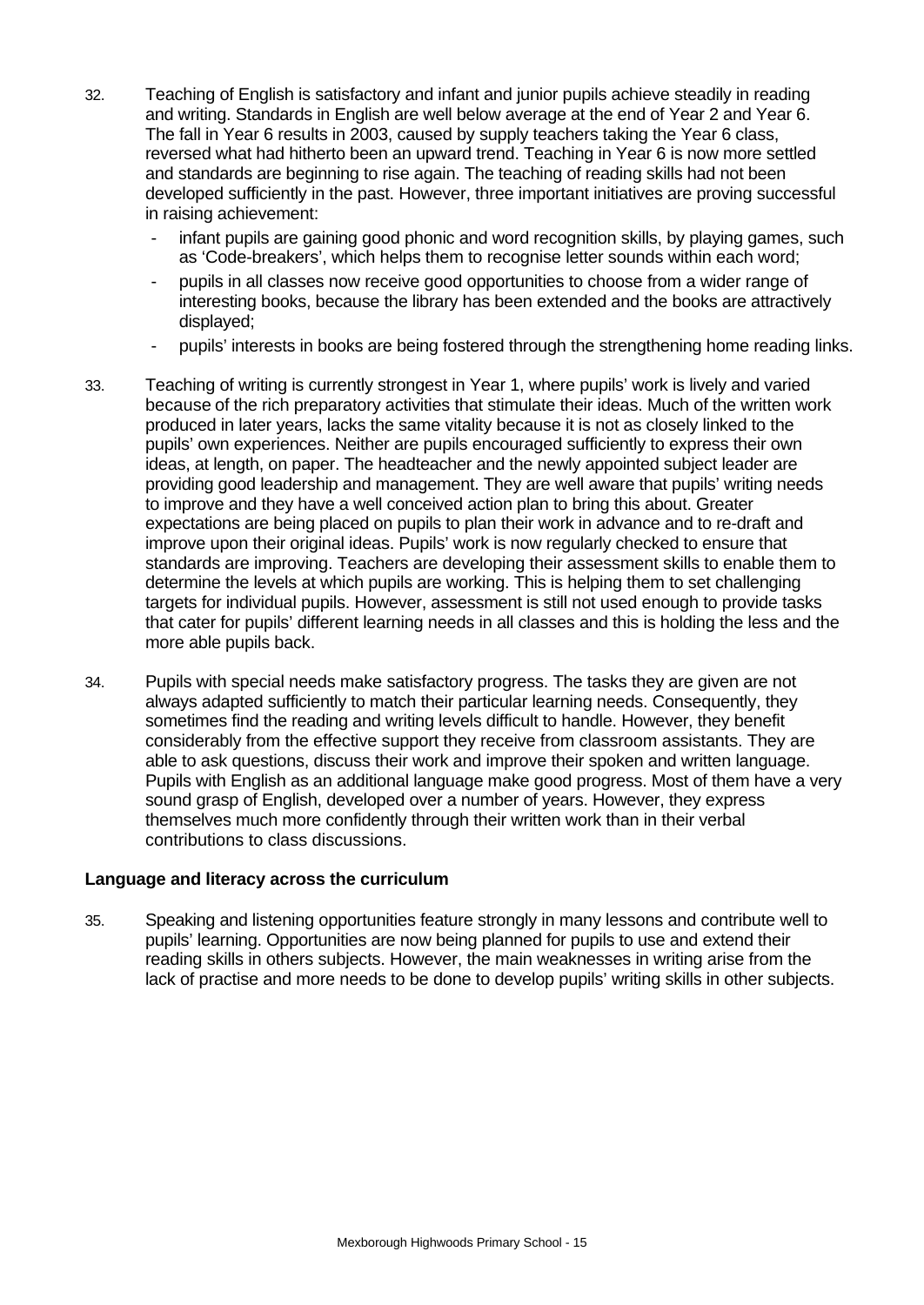# **MATHEMATICS**

Provision in mathematics is **good.**

#### **Main strengths and weaknesses**

- Strong leadership has driven up standards well over recent years;
- Pupils achieve well because much of the teaching is good;
- The assessment of pupils' learning has improved, but the information is still not used consistently in providing for the needs of the most and least able pupils;
- Discussing different strategies for solving problems improves pupils' spoken language, but the worksheets provided, limit the opportunities pupils have to improve their writing.

- 36. Standards have been rising well since the last inspection. Although still well below average by the end of Year 2, standards have moved up to below average levels by the end of Year 6. This shows good achievement from a well below average starting point, despite the constant movement of families in and out of the school. Success in mathematics is largely attributable to the good implementation of the National Numeracy Strategy. Teachers have been guided successfully in how to teach well. The previous subject leader exerted a strong influence and developed confidence and consistency amongst teachers. Several changes of staff over the last two years have resulted in a total reshaping of roles and responsibilities. Currently, two teachers are temporarily guiding the subject satisfactorily through a turbulent period until a permanent responsibility is established.
- 37. Teaching is good overall. Lessons are effectively planned and pupils know what they are expected to learn. Pupils are well managed and are able to work with care and concentration. Lessons begin with an effective mental starter. When this takes the form of a game, such as matching different decimals, fractions and percentages, learning becomes fun and effective. Teachers illustrate new ideas well. In Year 1, for example, the teacher's use of large coloured cubes, spheres and cylinders, greatly increased pupils' understanding of the relationship between two and three-dimensional shapes.
- 38. Whole class teaching is good. Lessons move along at a brisk pace and some teachers set time limits, which injects a sense of urgency into the work. However, when pupils settle to their individual and group tasks, the effectiveness of their learning varies. Pupils achieve best when teachers use the assessments made of their learning to plan activities that closely match their different learning needs. The experienced teachers do this consistently. The less experienced teachers are developing this skill but it is not fully in place yet. For example, there are occasions when the same worksheet is given to all pupils. Whilst the challenge is appropriate for most pupils, the learning of the more able ones is not sufficiently extended and pupils who find mathematics difficult are sometimes confused. This sometimes adversely affects the learning of pupils with special educational needs. However, in most lessons these pupils receive good levels of support from well trained classroom assistants, which enables them to make satisfactory progress overall.
- 39. One of the strengths of mathematics teaching is the way in which teachers develop pupils' powers of reasoning. Teachers pose challenging questions that make pupils think. They are encouraged to tackle problems in their own way and explain their ideas to the whole class. This approach builds their confidence in problem solving and develops their spoken language to good effect. However, mathematics is a less successful vehicle for improving pupils' writing skills. Worksheets are often used requiring pupils merely to fill in the missing number. This gives little opportunity for pupils to organise their own work or provide a written explanation.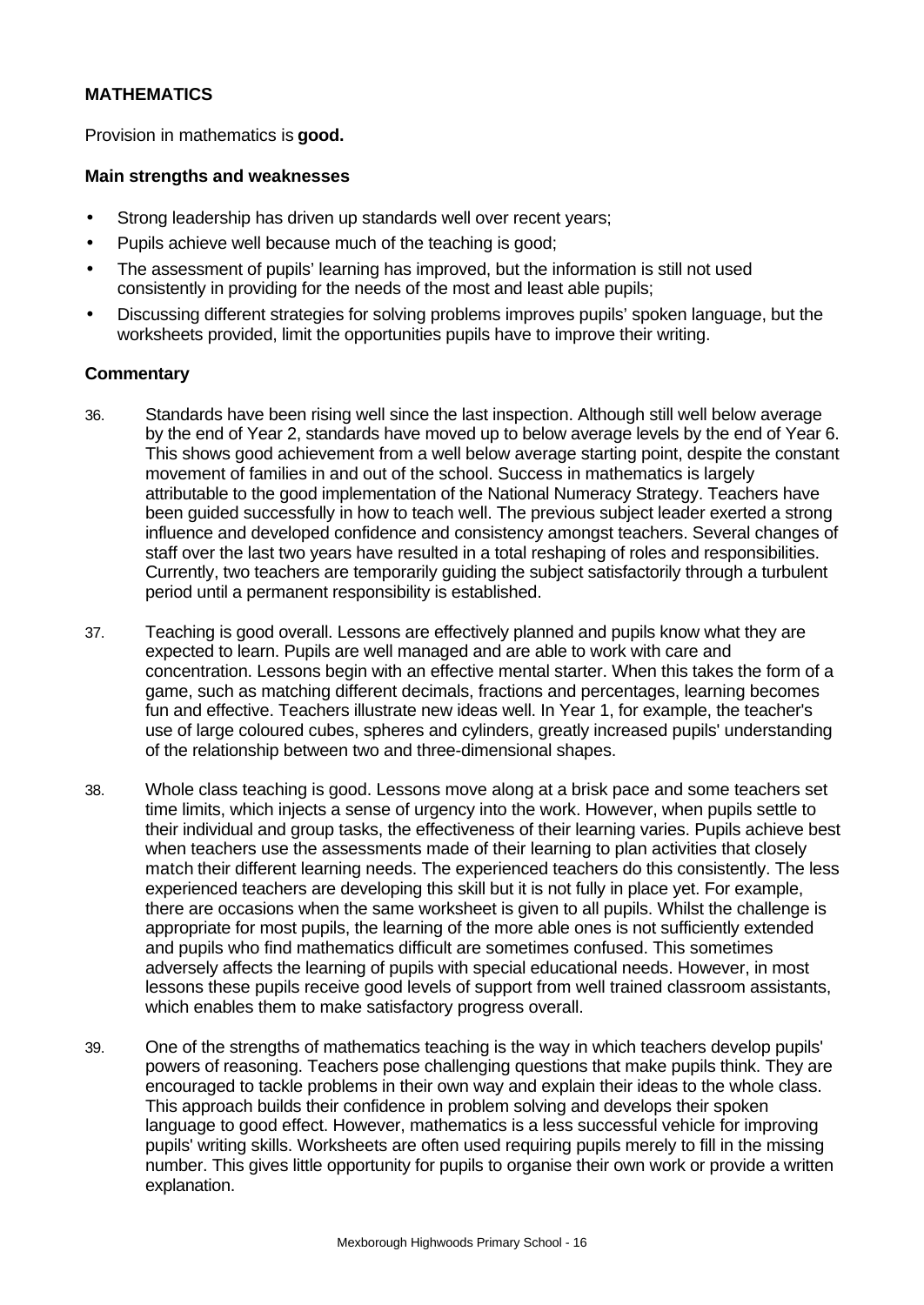#### **Mathematics across the curriculum**

40. Mathematics is used adequately in other subjects. There are good links with ICT, such as entering information into databases and spreadsheets. Mathematics is used suitably in science and design and technology to measure the results of experiments and ensure that materials are cut to size.

## **SCIENCE**

Provision in science is **satisfactory.**

#### **Main strengths and weaknesses**

- ß Pupils achieve well in Years 1 and 4, where teaching is at its best;
- **Pupils' knowledge and understanding of science is better than their investigation skills;**
- ß Well planned practical activities aid pupils' learning but the worksheets used do not always meet the needs of the more and less able pupils and their learning suffers;
- The subject leader provides a good example of how the subject should be taught, but has little influence on the teaching and learning in other classes.

- 41. Teaching is satisfactory overall and good in Years 1 and 4. In these classes, much attention is paid to developing pupils' powers of observation and every opportunity is taken to extend their skills of reasoning. In Year 4, for example, classifying living things according to specific criteria enables pupils to become proficient in using identification keys. In both classes, pupils are encouraged to express their own ideas in writing, particularly so in Year 1, where the more able pupils are expected to record their findings independently. Both teachers consistently recognise pupils' achievements by praising their powers of observation and expression, when marking their work.
- 42. Pupils' learning of scientific facts and their understanding of scientific phenomena show positive development. This is largely why results in the national tests for 11-year-olds have improved at a good rate over recent years. Careful thought has gone into the organisation of the programmes of work. Consequently, pupils build effectively on earlier learning and gain a firm understanding of living things, materials and forces. Although standards in the knowledge and understanding aspects of science are below average, these elements have significantly improved from the low starting point many pupils had when they entered school. However, pupils' skills of scientific investigation do not develop at the same rate. Not all teachers are secure in their understanding of how to develop these skills and do not provide regular opportunities for pupils to predict what might happen, design fair tests to find the answer and observe the outcomes to determine the results. Pupils' written work shows that these experiences are not offered frequently enough. All of the lessons seen during the inspection week focused on scientific experiments. Teachers were trying hard to develop the idea of their testing, however, unfamiliarity with the ideas meant that pupils required a lot of adult support.
- 43. Pupils enjoy practical activities, such as testing the hardness of rock and discovering more about the processes of dissolving and evaporation. They work together productively and discuss their observations purposefully. When scientific investigations are introduced, pupils of all abilities are able to work at their own level and good levels of adult support ensure that those who find learning difficult, including those with special educational needs, are able to make steady progress. However, on too many occasions, the same worksheet is given to all pupils, irrespective of their different learning needs. When this happens, the more able pupils are not sufficiently challenged and do not make the progress of which they are capable. Similarly, the less able pupils become confused and begin to make errors. Worksheets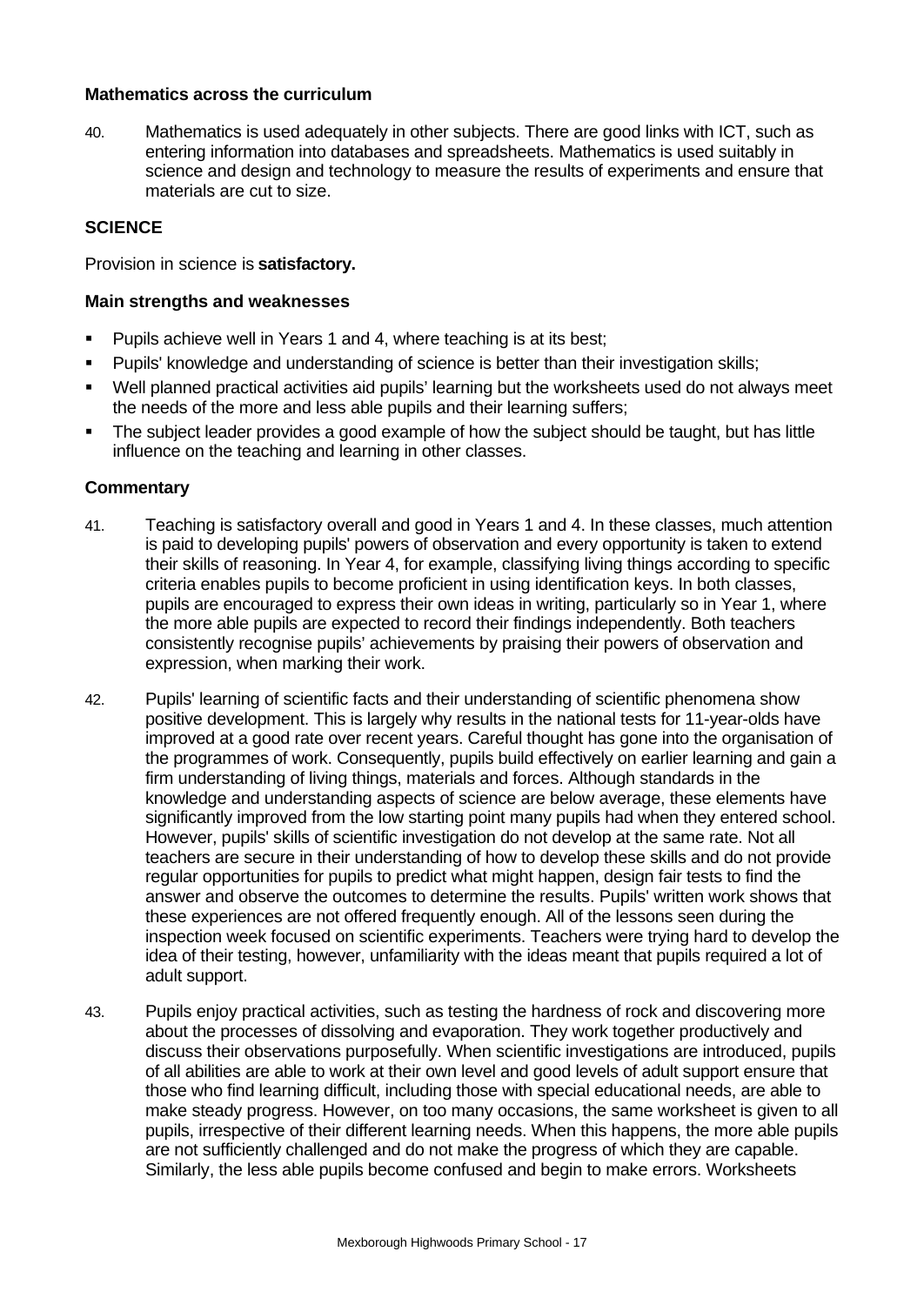require only one or two word answers and this does little to improve on pupils' weaknesses in writing.

44. The subject leader teaches science well and thereby provides a good example for others. However, her limited role in monitoring and improving teaching and learning across the school is a weakness that is only just receiving attention. Until this is remedied, it is unlikely that pupils' skills of investigation will improve.

## **INFORMATION AND COMMUNICATION TECHNOLOGY**

Provision in information and communication technology (ICT) is **good.**

#### **Main strengths and weaknesses**

- ß Teachers' good subject expertise enables pupils to achieve well;
- Classroom assistants make a valuable contribution to pupils' learning;
- ß The resources for ICT and guidance for teachers have improved since the last inspection;
- ß More opportunities could be planned for pupils to use their ICT skills to support learning across a wider range of subjects.

#### **Commentary**

- 45. Teaching is good overall. A major strength lies in the teachers' secure subject knowledge and the skilful support provided by learning support assistants. Pupils are provided with good opportunities to build upon their skills, through a range of interesting and relevant activities, which they enjoy. This enables them to achieve well and reach the standards expected by the end of Year 2 and Year 6, despite their low starting points on entering school. By Year 6, pupils show confidence in using a range of applications. For example, they are learning to use a multimedia program to combine images, text and sounds to create a presentation and they use spreadsheets and data handling programs competently to organise their work and record their findings in graphical form. They are enthusiastic when asked to talk about what they are doing and eager to demonstrate their skills.
- 46. Pupils listen carefully to instructions and follow them accurately. They develop satisfactory word processing skills and can change the appearance of text when presenting their work. They use graphics programs competently, for example, to create patterns, such as work in the style of the artist Kandinsky. Although most pupils work on computers confidently, less able pupils, including those with special educational needs, initially struggle when the work they are given is too difficult. However, well trained classroom assistants are on hand to ensure that the tasks are clearly explained and their learning is successful.
- 47. Resources have been extended since the last inspection. In addition to the computer suite, every classroom has one or two computers and the system is fully linked to the Internet. Although pupils have regular lessons in ICT, computers are often not in use in other lessons. One good example of frequent and purposeful use is the Year 6 email contact with a school in India.

#### **Information and communication technology across the curriculum**

48. Subjects, such as science and art benefit from links with ICT. Pupils use the Internet and CD-ROM for research and they use graphics programs for creative work. However, not enough use is made of pupils' ICT skills in English. The school is aware of this as an area for improvement and has suitable plans in place to develop ICT across the curriculum.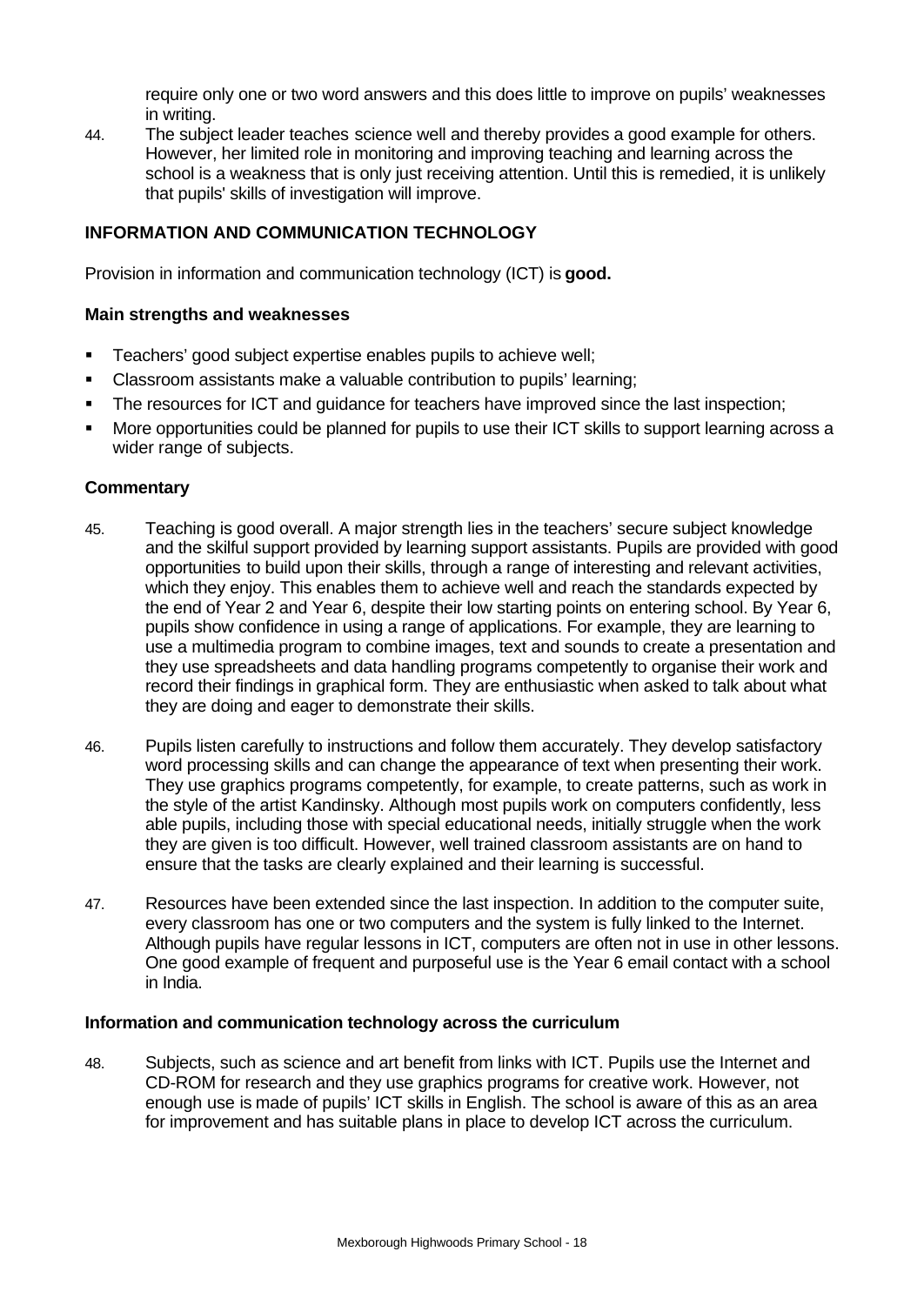#### **HUMANITIES**

- 49. Three lessons in religious education were observed. However, as no history or geography lessons were seen, it is not possible to make a judgement on the provision in these subjects. Discussions with pupils and an examination of their work indicate that in these subjects, pupils achieve steadily, as they did at the time of the last inspection.
- 50. In **geography**, Year 1 pupils have good opportunities to use the local area to develop mapping skills and find out about physical features and the jobs that people do. Their work is carefully marked and this helps them to know how well they are doing and how they might improve their work. Pupils have a satisfactory understanding of the water cycle and through their investigation of rivers and an opportunity to study at Austerfield Field Study Centre, they know how rivers are formed and change as they travel from mountain to sea.
- 51. In **history**, pupils are beginning to understand how people lived in the past. For example, infant pupils know that life in Tudor times is very different to their own and junior pupils understand the importance of farming to the Ancient Egyptians. Pupils are often given worksheets to complete. They help pupils to consolidate historical facts but do little to help pupils to improve their writing.

#### **Religious education**

Provision in religious education is **satisfactory.**

#### **Main strengths and weaknesses**

- The quality of the teaching and learning, provided in Year 1 by the subject leader, sets a good example for the new staff in the school;
- ß There are limited opportunities for first-hand experiences and more could be done to match the work provided to pupils' different learning needs and to develop their writing skills.

- 52. Pupils achieve steadily through the school to reach the standards expected in the 'Agreed Doncaster Syllabus', as they did at the time of the previous inspection. Pupils who have English as an additional language also make steady progress, as do those with special educational needs. A lesson seen in Year 1 had a number of strong features. The work was based on a recent visit to the nearby church. Digital photographs and text had been combined to produce a Big Book, which was used to recap information as an introduction to the theme of 'Special Places'. Pupils showed a clear understanding of why the church might be special to the people who worshipped there. This led them to consider places that were special to *them, such as* - 'My Gran's' and 'My School'. Pupils then went on to describe their feelings when they visited these places. In this way, they were learning about religion *and* about themselves. The tasks given to the pupils were very different and were well matched to their needs.
- 53. In comparison, the learning in other classes, although at least satisfactory, is not of the same high quality. This is largely because teaching is not always founded on such rich firsthand experiences, where pupils learn from direct contact with people of other faiths. In some lessons, pupils complete worksheets, which are not always precisely matched to their different learning needs and opportunities are sometimes missed to develop and improve their written work. However, there are examples of incisive writing, such as when a Year 5 pupil wrote very sensitively about his life, imagining that he was the son of a Sikh. Resources for the subject have been improved since the previous inspection. For example, having objects on a puja tray enriched a Year 6 lesson on Hindu shrines.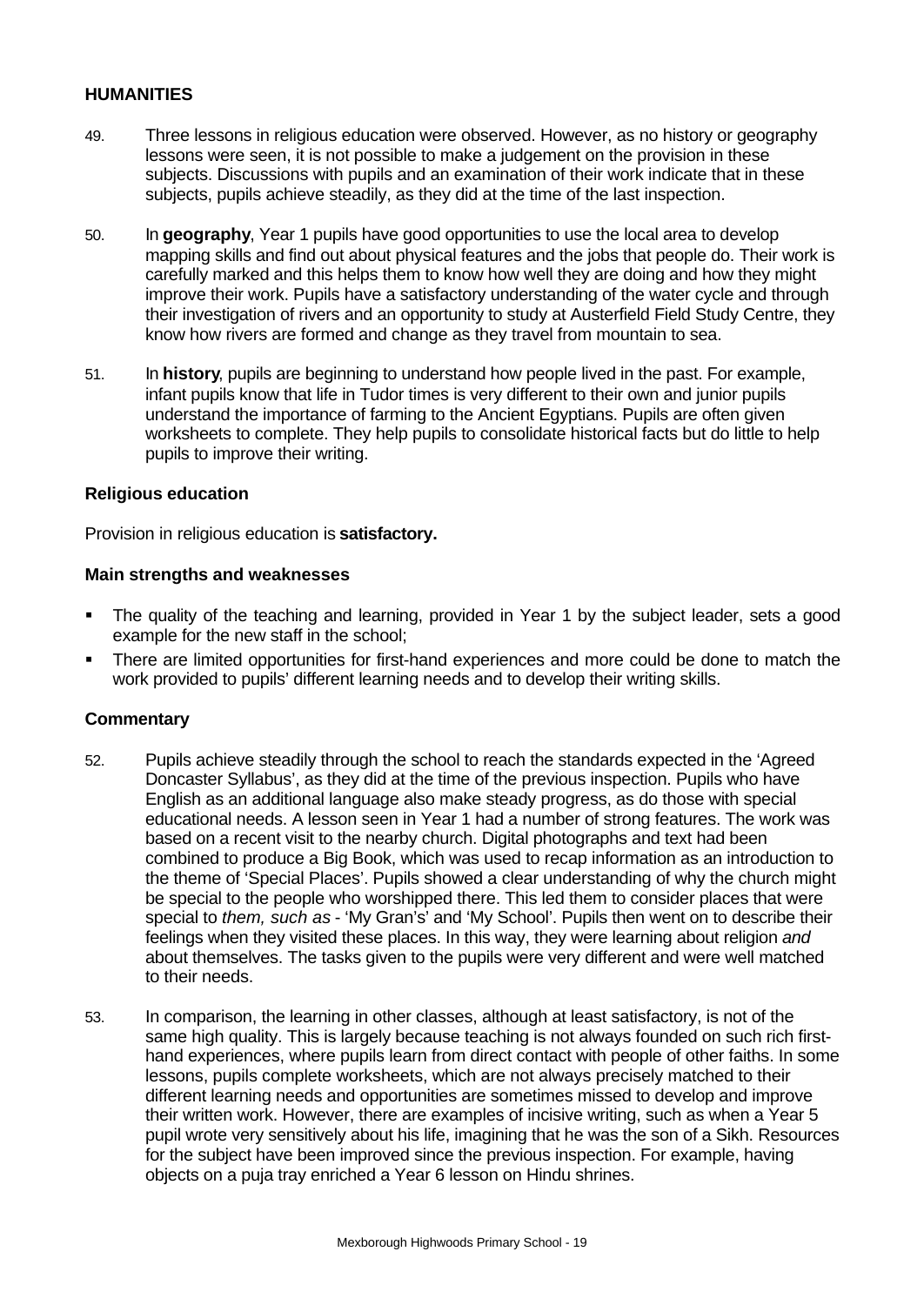# **CREATIVE, AESTHETIC, PRACTICAL AND PHYSICAL SUBJECTS**

- 54. The two design and technology, four music and two physical education lessons, along with discussions with pupils, provides sufficient evidence to evaluate the provision in these subjects. However, only one art and design lesson was observed. Discussions were held with pupils and their work was sampled to gain additional evidence.
- 55. In **art and design**, displays in classrooms and corridors help to produce an attractive environment for learning. The subject also enhances the learning in other areas, such as Hindu Aum patterns in religious education or Tudor portraits in history. Work of a high quality is seen in the Year 3 and 4 class, which is taught by the subject leader. Here the range of the art is very impressive in both two and three-dimensions, using various media. Different artists are studied and their works used effectively to stimulate the pupils' designs and techniques. The impressive art policy provides ambitious targets for both teaching and learning. When consideration was given to reducing the range of art activities, the pupils voted in favour of maintaining the wide breadth now available.

# **DESIGN AND TECHNOLOGY**

Provision in design and technology is **satisfactory.**

#### **Main strengths and weaknesses**

- ß Pupils achieve better in designing than in making;
- ß Adequate subject leadership has not yet been established;
- **Good levels of adult support improve pupils' learning;**
- ß Evaluating their finished work helps pupils to improve their writing skills.

- 56. Standards are broadly at the levels expected in infant and junior classes, as they were at the time of the last inspection. Pupils achieve steadily in planning ahead. Teachers are resourceful in stimulating pupils' ideas. They bring in items for pupils to examine and disassemble, such as battery powered torches. This helps pupils to understand how they work and how they are constructed, which increases their awareness of practicality and originality in design. Various planning sheets are used to good effect. For example, in Year 5, pupils are asked to sketch and label their designs and list the tools and materials needed before starting work. They are also encouraged to look at the suitability of different materials, for example, from which to make a container for money. At this stage, pupils are well prepared for the task ahead. However, pupils' finished work does not always reach the standard inherent in the design. For example, some of the musical instruments made by Year 5 pupils do not have a regular, well finished appearance. Some of the pupils express disappointment in their work largely because they experience difficulties in cutting straight edges and joining surfaces together neatly. Whilst teaching is satisfactory overall, more needs to be done to teach and then practise the specific cutting and joining skills required before pupils begin work on their models.
- 57. The subject leader is new to the school and is not yet in a position to guide and support others. Consequently, the standard of work overall, depends on individual teacher's confidence. In Year 1, for example, the process of practising new skills before using them is well underway. For instance, pupils practise punching holes in card before inserting paper fasteners to make a moving picture. In Year 1 particularly, the good number of assistants and adult helpers ensures that pupils work safely and have good opportunities to discuss and improve their ideas. Pupils are encouraged to write about their work and how they think it could be improved. This is helping to overcome some of the weaknesses in pupils' writing.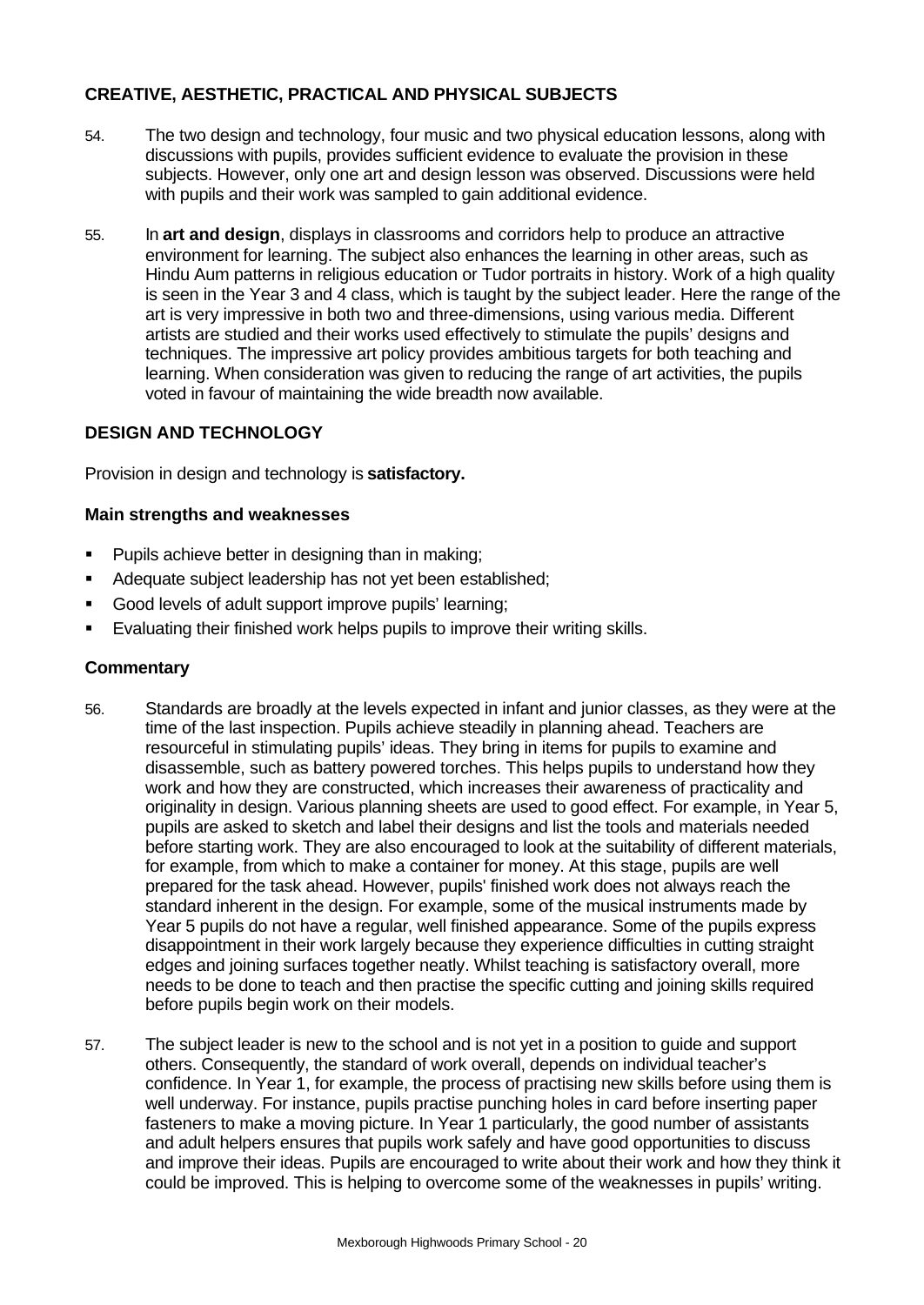# **MUSIC**

Provision in music is **satisfactory.**

# **Main strengths and weaknesses**

- ß Pupils achieve well in singing and playing instruments and have a good sense of rhythm;
- Whole class teaching enables pupils to learn some elements of music successfully, however, they do not have enough opportunities to develop their own ideas.

# **Commentary**

- 58. A strong tradition of instrumental music has been established. A significant number of pupils achieve well in learning to play guitar, trumpet, violin, cello and double bass. Good instrumental tuition ensures that pupils learn to read music and to play their instrument correctly. Practise at home enables them to gain in competence. Pupils respond well to the lively teaching methods, such as round robin games, and enjoy playing together.
- 59. The teaching of music for all children is satisfactory and standards are at the levels expected by the end of Year 2 and Year 6, as they were at the time of the last inspection. Pupils' singing continues to be good because they are taught to adopt the correct singing posture and listen carefully to the melody. Pupils also develop a good appreciation of rhythm. The visiting music teacher has introduced a successful strategy to help pupils to detect the rhythm in different pieces of music. They clap various combinations of the syllables in words, such as fly, spider and caterpillar to compose different musical patterns. Pupils are also learning to listen more carefully to pieces of music and, with a little prompting; they identify correctly the different instruments used. As yet, pupils are unable to name any famous composers. However, the new headteacher ensures that music is played throughout the school to create a calming atmosphere. During school assemblies, composers and their works are discussed and this is helping to broaden pupils' cultural experiences.
- 60. Music lessons are provided as 30 minutes slots on the timetable. Whole class teaching is predominant and helps pupils to improve their singing and rhythm work. However, pupils do not have enough opportunities to discuss their ideas, compose small group arrangements or decide what notation to use to help them to perform them correctly. Similarly, ICT plays little part in the learning of music.

#### **PHYSICAL EDUCATION**

Provision in physical education is **satisfactory.**

#### **Main strengths and weaknesses**

- ß Pupils in Years 3 and 4, achieve very well in gymnastics and reach high standards;
- ß Pupils achieve well in swimming and benefit from extra-curricular opportunities to participate in sporting activities;
- ß Younger pupils occasionally become restless when the pace of the lesson is too slow.

#### **Commentary**

61. Skilful and challenging teaching in the Year 3 and 4 class enables pupils to develop very good knowledge of how to devise, practise and perform elaborate gymnastic sequences. The teacher's expertise is very evident in the way pupils consider the speed, direction and control of their movements. This enables them to work with individuality, originality and flair. The teacher maintains a constant focus on quality. She frequently asks pupils to demonstrate their skills and asks others to observe and comment constructively on what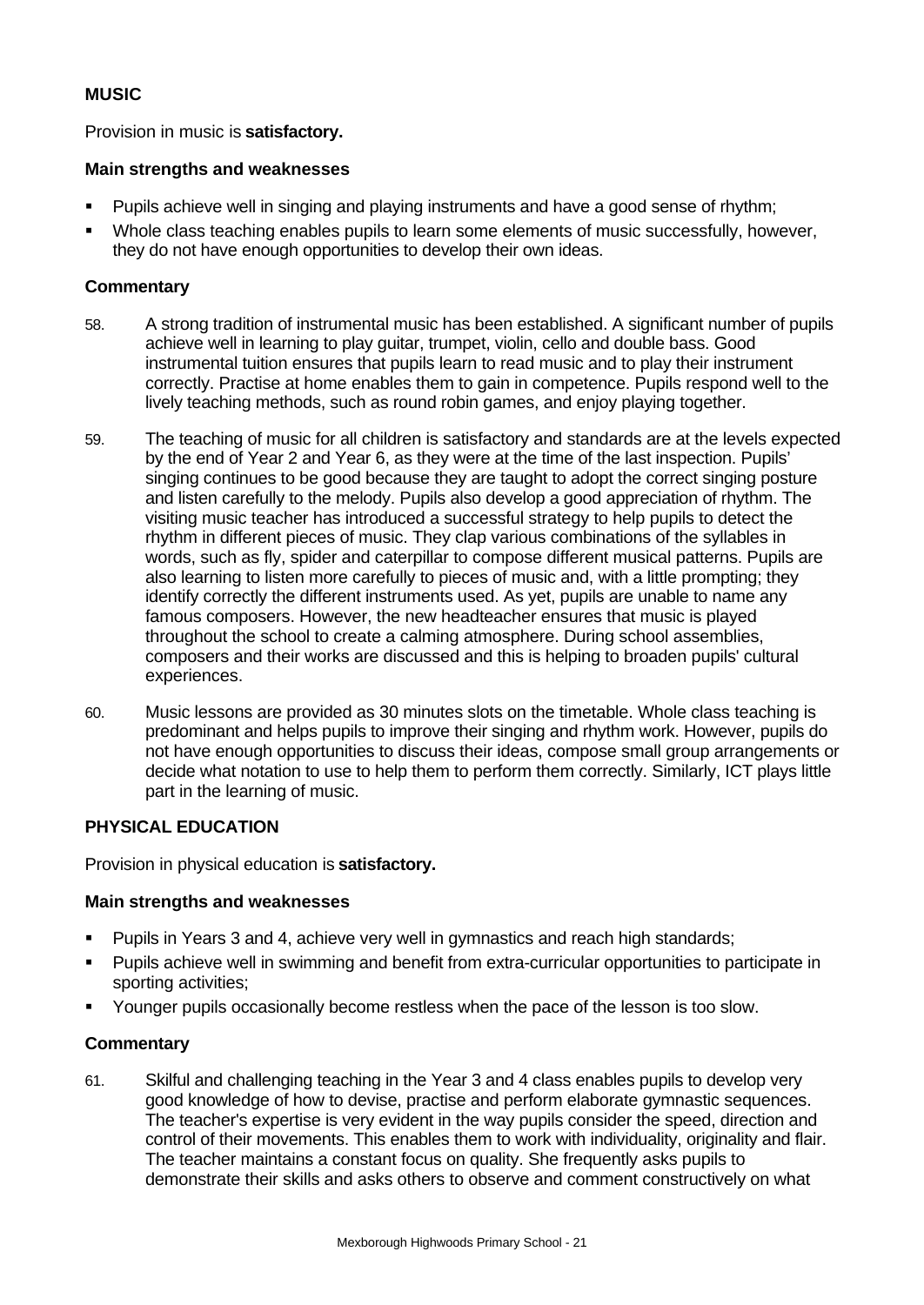they see. Regular practice in sharing opinions has led pupils to develop sensitivity towards others and offer meaningful comments, respectfully. The teacher is well equipped to coach pupils in the various techniques of movement. For example, she emphasises the need for body tension and when pupils apply this, their balances and movements become flowing and elegant. Pupils derive pleasure and satisfaction, knowing that they are working to a high level.

- 62. Year 5 pupils benefit from regular swimming lessons throughout the year. Records show that virtually all pupils become competent swimmers and achieve 50 metre distance awards, which is higher than the national standard. Many pupils go on to achieving greater distances and gain water survival awards. More pupils are taking advantage of opportunities to participate in extra-curricular sports, such as football and basketball and those with particular skills are able to develop their talents.
- 63. Overall, teaching is satisfactory and pupils achieve steadily to reach standards expected by the end of Years 2 and 6. Teaching is not all as effective as it is in Years 3 and 4. Overall, pupils are well managed and lessons are safely organised, although the pace of teaching is occasionally too slow. This happens when the teacher asks individual or pairs of pupils to practise their skills in turn. Other pupils have to watch and wait, which causes restlessness. That said lessons invariably focus on developing, practising and improving skills. Although the subject leader has little opportunity to observe lessons in other classes, her knowledge and enthusiasm have a positive influence on other teachers.

# **PERSONAL, SOCIAL AND HEALTH EDUCATION AND CITIZENSHIP**

Provision for personal, social and health education and citizenship (PSHCE) is **good.**

#### **Main strengths and weaknesses**

- ß A clear policy, incorporating specific activities and planned links with other subjects, successfully promotes pupils' achievement;
- ß Good teaching ensures that pupils have many opportunities to make informed decisions about healthy lifestyles and environmental issues;
- ß Pupils experience democracy at work through the school council.

- 64. Good planning ensures that pupils achieve well in their understanding of the importance of PSHCE. The headteacher and staff have identified how important issues that have a bearing on their lives can be brought to life through other subjects. In physical education, for example, pupils develop a good understanding of the importance of exercise and safety and opportunities to engage in collective problem solving in mathematics, ensures that pupils learn to work together harmoniously.
- 65. Teaching was good in the two PSHCE lessons seen. A good example of teamwork was promoted in Year 1, when pupils were asked to lift and lower a large parachute to move a parcel in the direction of a particular child. The task could only be achieved when they all worked together and this illustrated, very clearly, the principles of group co-operation. In another good lesson, Year 3 and 4 pupils discovered the importance of body language. In this activity, pupils had to devise a simple playground story, which they could only mime to a partner. The task proved great fun, but the underlying principle of how facial expression affects communications with others, became crystal clear. Such activities cover a wide range of topical issues, not least the dangers of substance abuse and damage to the environment.
- 66. The school council is gathering strength as pupils become more influential in what happens in their school. Citizenship is strongly promoted. Pupils gain a good understanding of voting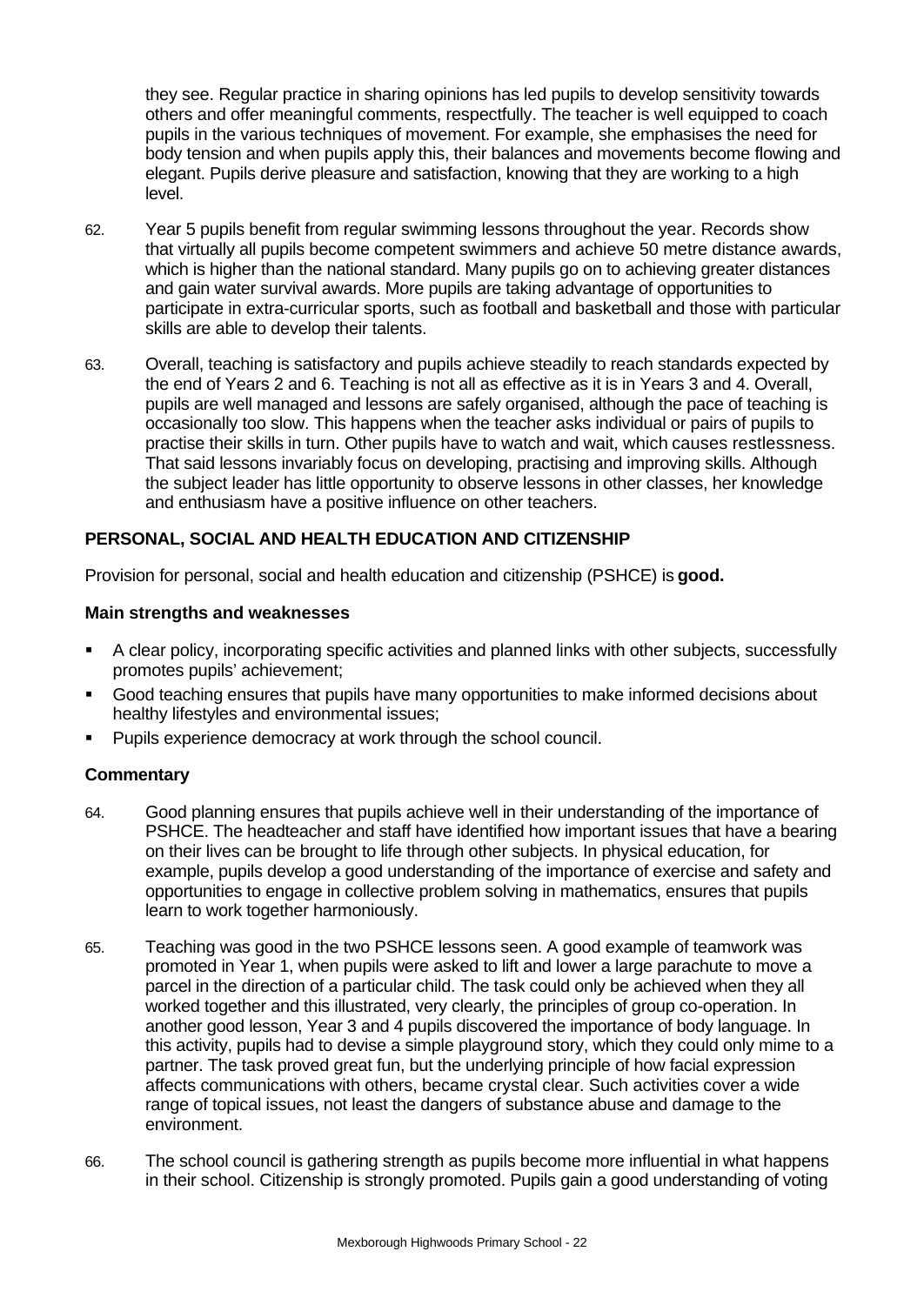for a representative and, more importantly, how responsibility for others must be taken seriously.